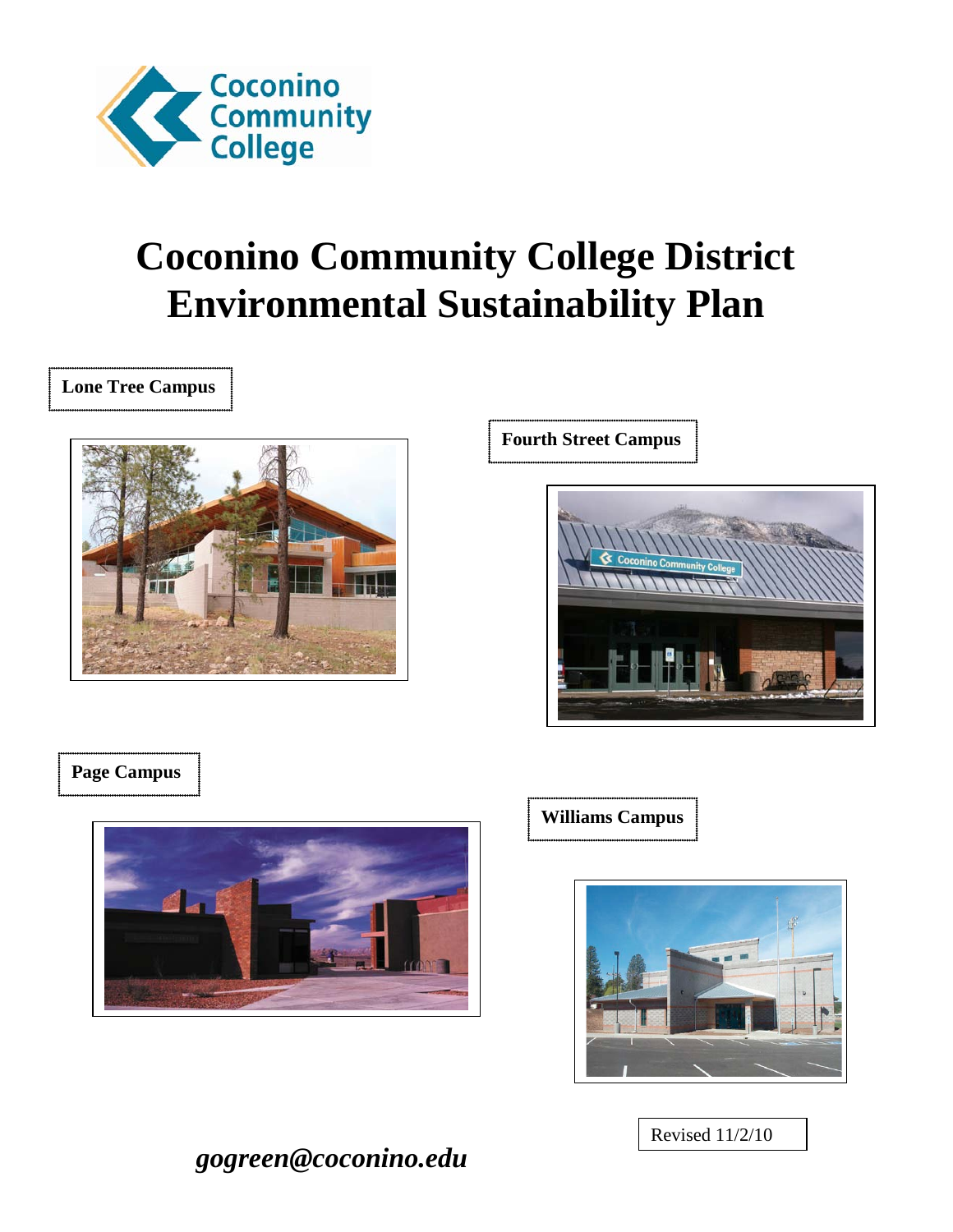# **Table of Contents**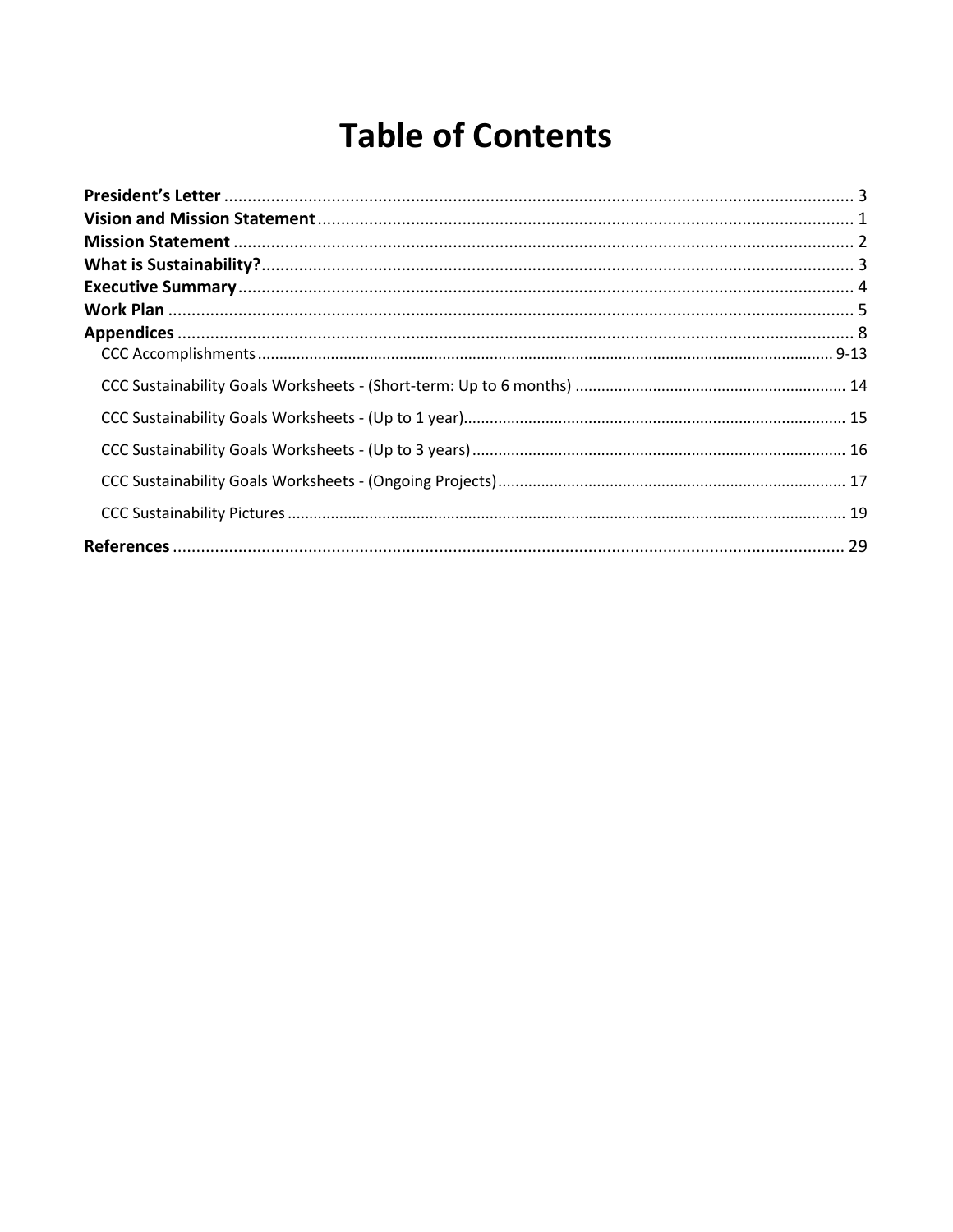<span id="page-2-0"></span>**President's Letter**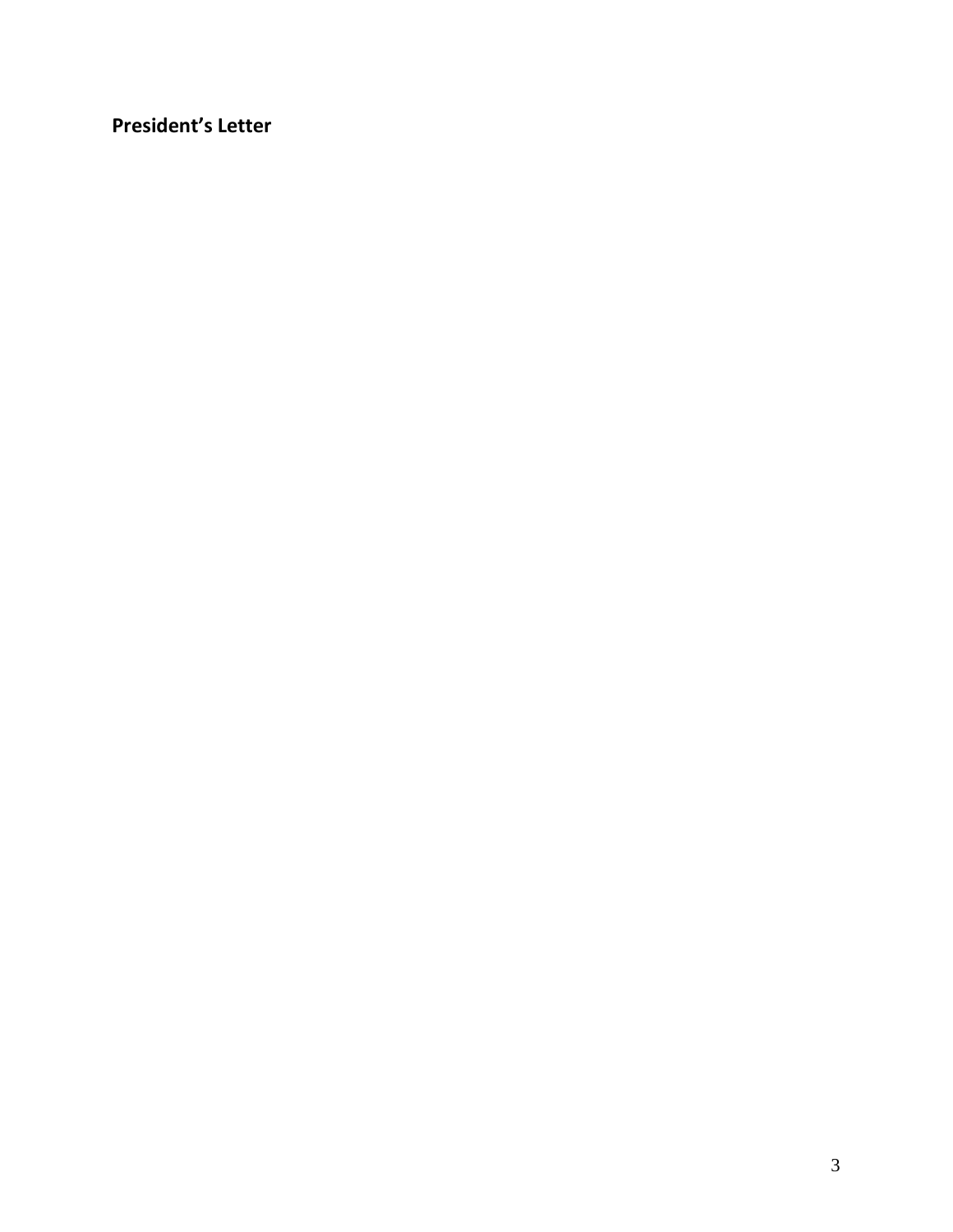# Coconino Community College

### **Vision and Mission Statement**

#### <span id="page-3-0"></span>**Vision:**

Leading our communities in life-long learning.

#### **Mission:**

\* As a learning-centered college, we enrich lives by embracing diversity and transforming the future through quality education.

#### **Purposes to Achieve Mission**:

\*General Education \*Transfer Education \*Occupational Education \*Continuing Education  $*$  Developmental Education  $*$  Economic Development  $*$  Technology Integration  $*$  **Student Services**  $*$  **Cultural and Community Service** 

#### **Core Values:**

We – the personnel and District Governing Board of Coconino Community College – are dedicated to providing quality educational opportunities to our community. In doing so, we commit to the following core values to guide our decisions and behaviors as we seek to meet the changing needs, aspirations, and goals of our community.

#### **People**

We strive to accept the uniqueness of each individual and the contribution each person makes. We strive to create a caring, accepting, and productive environment for our students, employees, and community.

#### **Learning and Growth**

We are dedicated to providing lifelong learning opportunities for our students, employees, and community to empower them to achieve their dreams. In this endeavor, we create learning opportunities that are accessible and relevant to our students and which place the learner first.

#### **Quality**

We recognize the importance of continually improving our educational offerings and services and the need to hold our students and ourselves to high expectations and standards. We employ a dynamic, strategic planning process and constantly assess our activities to be responsive and accountable to our students, employees, and community.

#### **Ethics**

We believe that to be effective we must demonstrate integrity. Therefore, we uphold the highest ethical standards in all of our activities resulting in a responsible and fair environment for our students, employees, and community and a responsive and open decision-making process.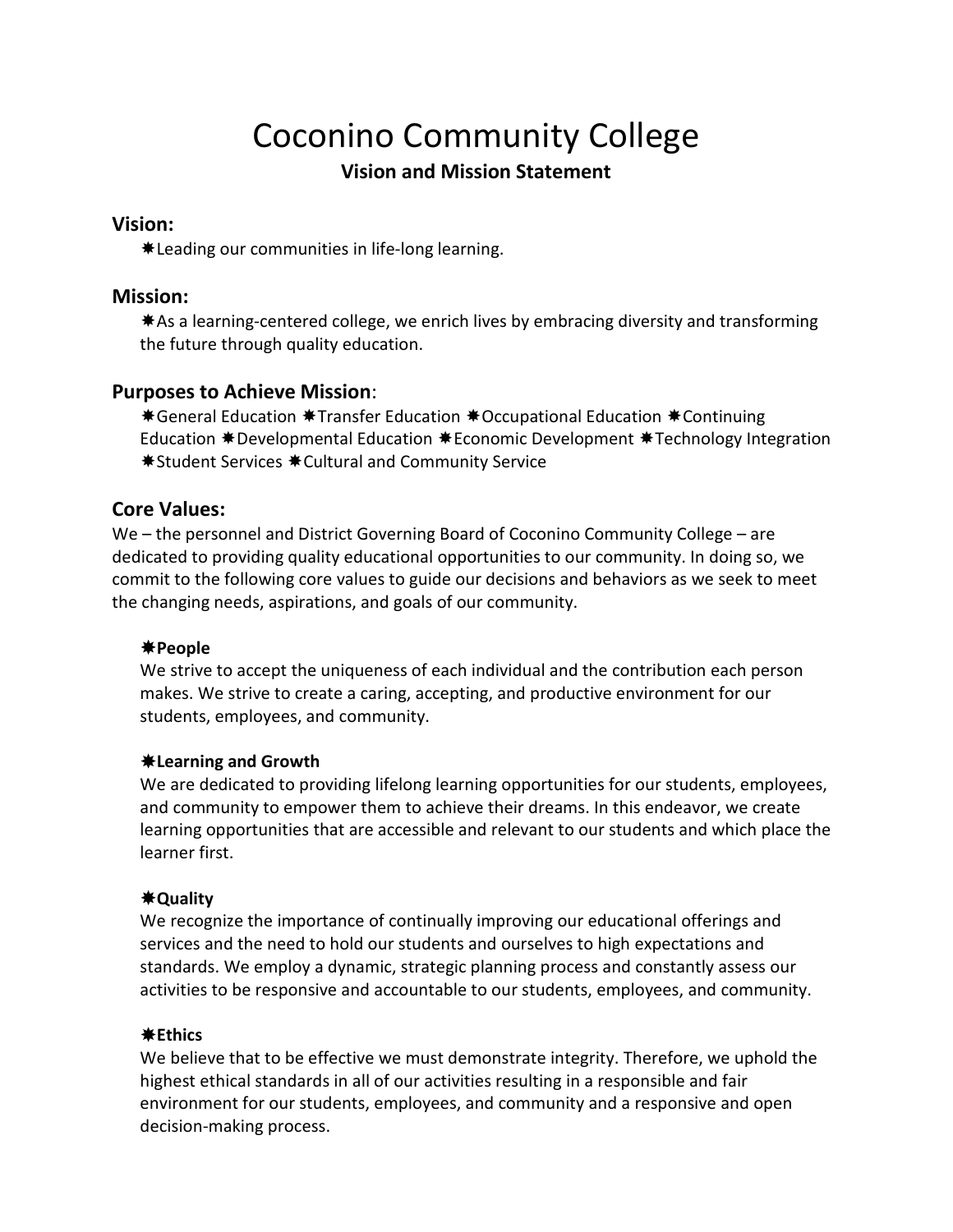#### **Community**

We exist for our community; therefore, we must be responsive to its changing needs and its diversity. To do so, we strive to provide services that are timely, accessible, and affordable. We also pursue partnerships and collaborations throughout our community to be responsive to the needs of our diverse populations.

#### **Respect**

We recognize that learning cannot occur without respect. We are committed to the acceptance of diverse cultures, differing ideas and beliefs, and the uniqueness of each individual since these are the foundations of respect.

#### **Sustainability**

We commit to innovative thinking to guide our decisions toward sustainable practices in our living, learning and working environments. In this earnest endeavor, we strive to demonstrate adaptive leadership, eco-friendly stewardship, and quality education in a mindful and economically feasible manner.

# CCC Sustainability Committee

### **Mission Statement**

#### <span id="page-4-0"></span>**Mission Statement:**

Learning, Living, and Working Sustainably Sustainably

#### **Committee Goal:**

 $*$  Develop a sustainability plan, with identified short- and long- term goals, that fits into and complements the CCC Strategic Plan.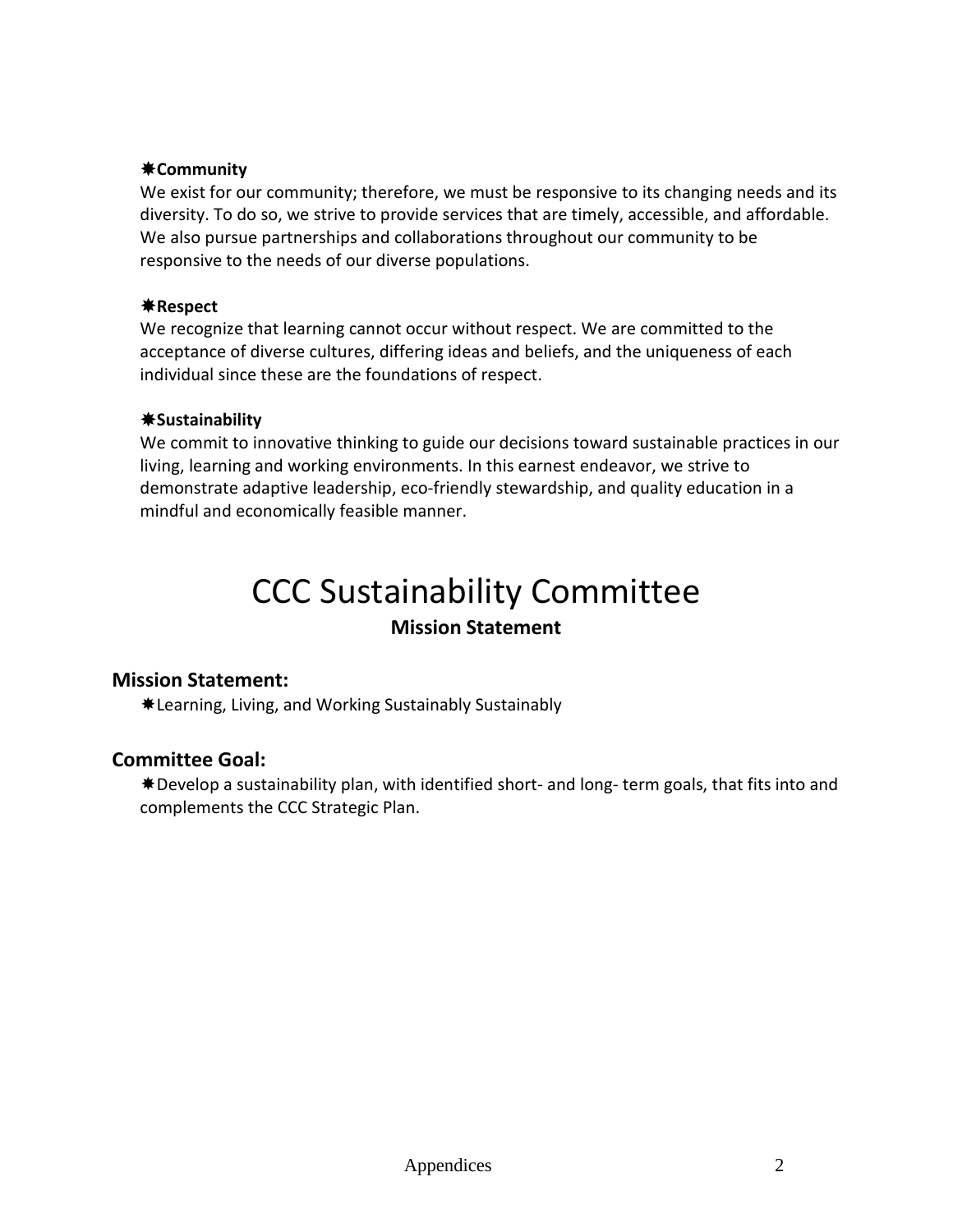### <span id="page-5-0"></span>**What is Sustainability?**

Sustainability is just one word and yet there exists over 300 definitions.

The best-known definition of sustainability or sustainable development is the definition by the World Commission on Environment and Development. This suggests that sustainability is defined as "forms of progress that meet the needs of the present without compromising the ability of future generations to meet their needs."

The diagram (right) is a template for reporting on sustainability.



#### **Environmental Sustainability**

Environmental sustainability refers to the environmental actions or impacts of what we do. In moving towards sustainability, we are attempting to reduce our ecological footprint or to tread more lightly on the Earth. This equates to reducing the amount of resources we use (and buy), the waste we produce, and the emissions we produce.

With every action impacting on the planets ecosystems, from the local to the global, the world is changing and it is not just the climate.

[http://www.griffith.edu.au/ofm/sustainability/content\\_definition.html](http://www.griffith.edu.au/ofm/sustainability/content_definition.html)

**"Sustainability is an economic state where the demands placed upon the environment by people and commerce can be met without reducing the capacity of the environment to provide for future generations. It can also be expressed in the simple terms of an economic golden rule for the restorative economy: Leave the world better than you found it, take no more than you need, try not to harm life or the environment, make amends if you do."**

Paul Hawken, "The Ecology of Commerce", 1993

**"Development that meets the needs of the present without compromising the ability of future generations to meet their own needs."**

> This definition was created in 1987 at the World Commission on Environment and Development (the Brundtland Commission). It is enshrined in the Swiss federal constitution. It is similar to the "seventh generation" philosophy of the Native American Iroquois Confederacy, mandating that chiefs always consider the effects of their actions on their descendants seven generations in the future.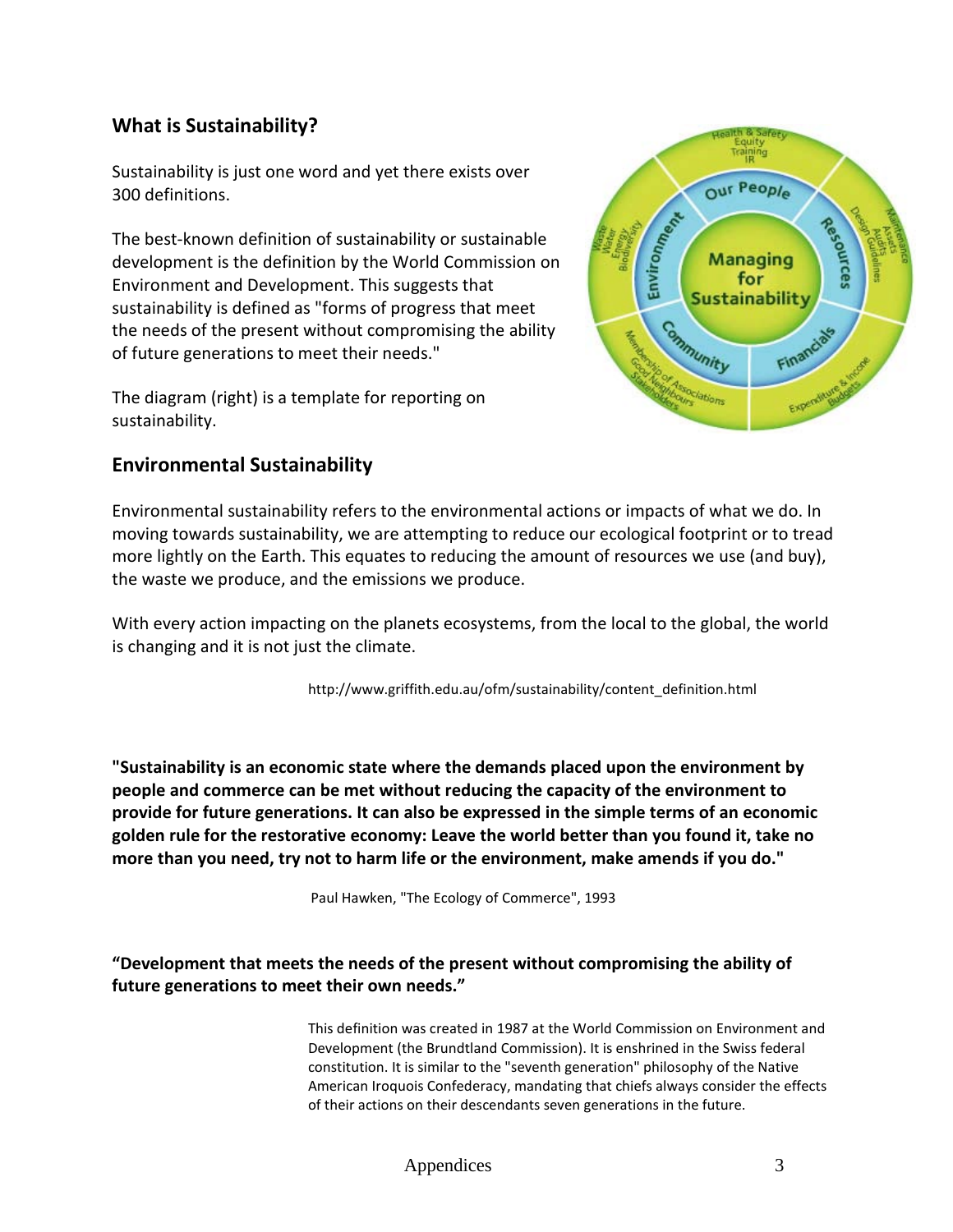### **Executive Summary**

<span id="page-6-0"></span>The contents within this plan incorporate the intent of Coconino Community College's Vision and Mission statements, the Sustainability Committee Mission, and the Core Values of CCC. The Committee is composed of members representing a cross section of the College. The Sustainability Task Force was commissioned and charged with the duties of developing a district-wide plan for sustainability with identified short- and long- term goals. The Task Force is now recognized as the CCC Sustainability Committee.

Based on our mission statement of "Living, Learning, and Working Sustainably," the Sustainability Committee puts forth this plan to demonstrate its leadership role in reducing greenhouse gas emissions and encouraging conservation of resources while educating our communities.

We strive to achieve our mission and our goals while working within our economic feasibility as set forth by this Committee and CCC's fiscal resources.

**Living** – We strive to live in a manner that compliments and appreciates our surroundings and our resources. Living encompasses our own lives as well as the lives of other living beings.

**Learning** – We strive to learn every day, personally, professionally and from everyone we meet or have contact with. Learning encompasses educating ourselves, our students, and our communities, as well as how we pass knowledge on.

**Working** – We strive to work not only for a better life for ourselves, but also a better life for our communities as a whole. Working encompasses doing our best every day to improve lives and educate ourselves, and others, in new processes for sustainably making things better individually, within families, our work environment, and our communities.

#### **The CCC Sustainability Committee is proud of its accomplishments and goals listed in the appendices of this document.**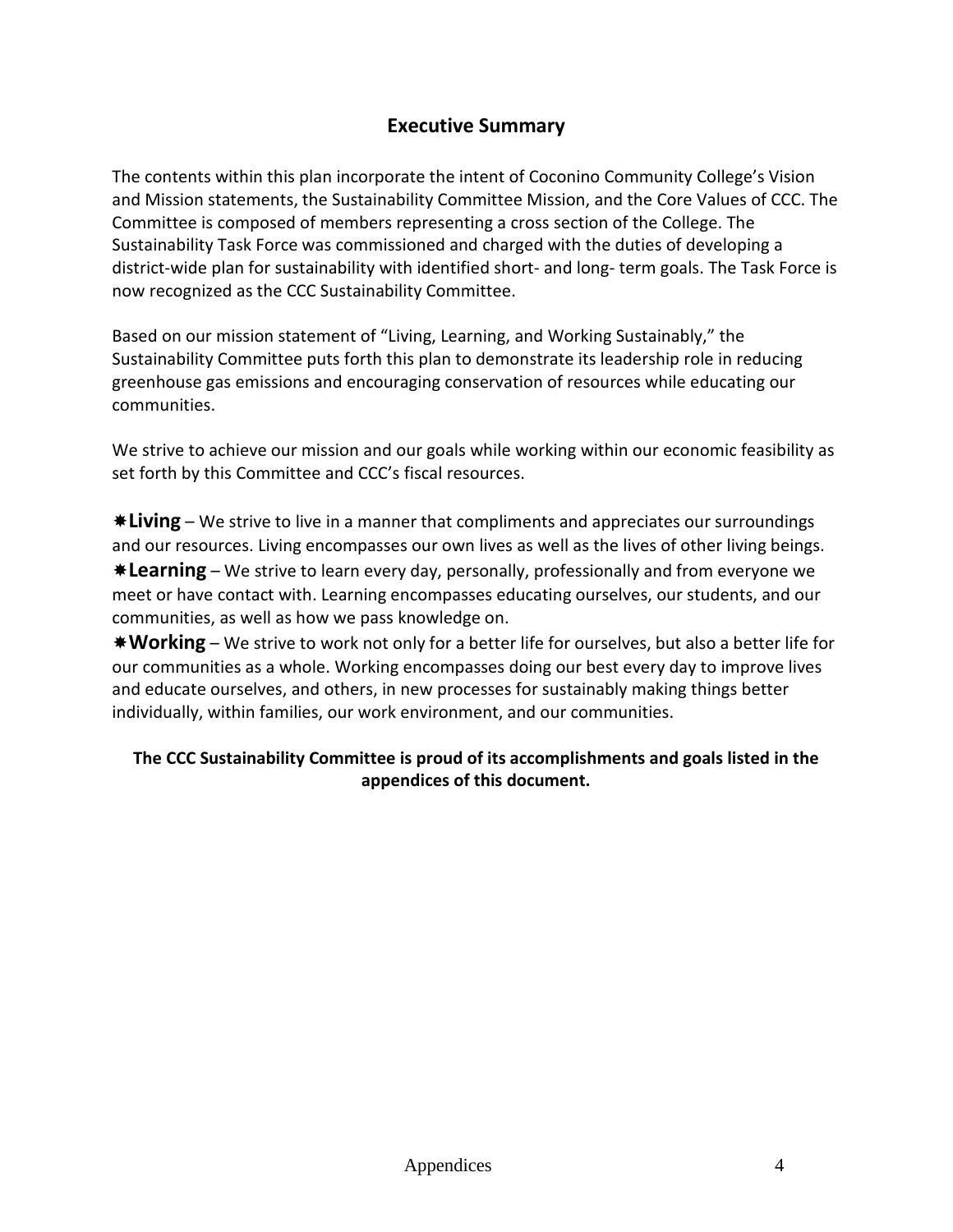#### **Work Plan**

- <span id="page-7-0"></span>1. Use of the District-wide site plan (Master Plan) to ensure sustainable and appropriate uses of land, water, and resources managed by CCC.
	- A. The long-term goal of the Master Plan is to establish a College task force of faculty, staff, and students to recommend, develop, and implement sustainable practices districtwide.
	- B. Regular reviews and modifications create a continuous quality improvement system resulting in refined goals, increased sustainability practices, and cost savings.
	- C. Ensure that the plan dovetails with the Coconino County Comprehensive Plan (http://www.coconino.az.gov/comdev.aspx?id=142) and other agencies.
- 2. Maximize the College's mission as a learning-centered college to educate faculty, staff, and students about the physical, biological, cultural, socio-economic, and ethical dimensions of sustainability.
	- A. Maintain all campuses as working models of sustainability which enables faculty, staff, and students to live, learn, and work within a growing sustainable world.
	- B. Support faculty, staff, and student educational experiences beyond the classroom using the "campus as ecosystem" concept. Provide support for student organizations and activities that relate to campus, community, and regional sustainability initiatives and projects.
	- C. Ensure that CCC faculty and staff have the opportunity to receive professional development in sustainability issues and support faculty in their efforts to introduce sustainability into the curriculum.
	- D. Promote and educate faculty, staff, and students on the Dark Skies Coalition in Flagstaff. To learn more about the Dark Skies Coalition go to [http://flagstaffdarkskies.org/.](http://flagstaffdarkskies.org/)
- 3. Employ the diverse talents and skills of faculty, staff, and students in efforts that positively reflect the progress of the College's sustainability initiatives and showcase accomplishments.
	- A. Promote communication about CCC's sustainability efforts and successes district-wide.
	- B. Attract and recruit faculty, staff, and students to participate in on-going activities that reduce waste and conserve water, energy, and materials. Promote student interest in sustainability issues in CCC's signature programs that incorporate sustainability education. Martial students' voices to promote on-campus sustainability initiatives.
	- C. Recognize professional faculty, staff, and students who advance campus and community sustainability so that they may serve as inspirations to others.
- 4. Promote sustainable business practices and renewable resources to the benefit of individuals, Coconino Community College, the communities we serve, and beyond.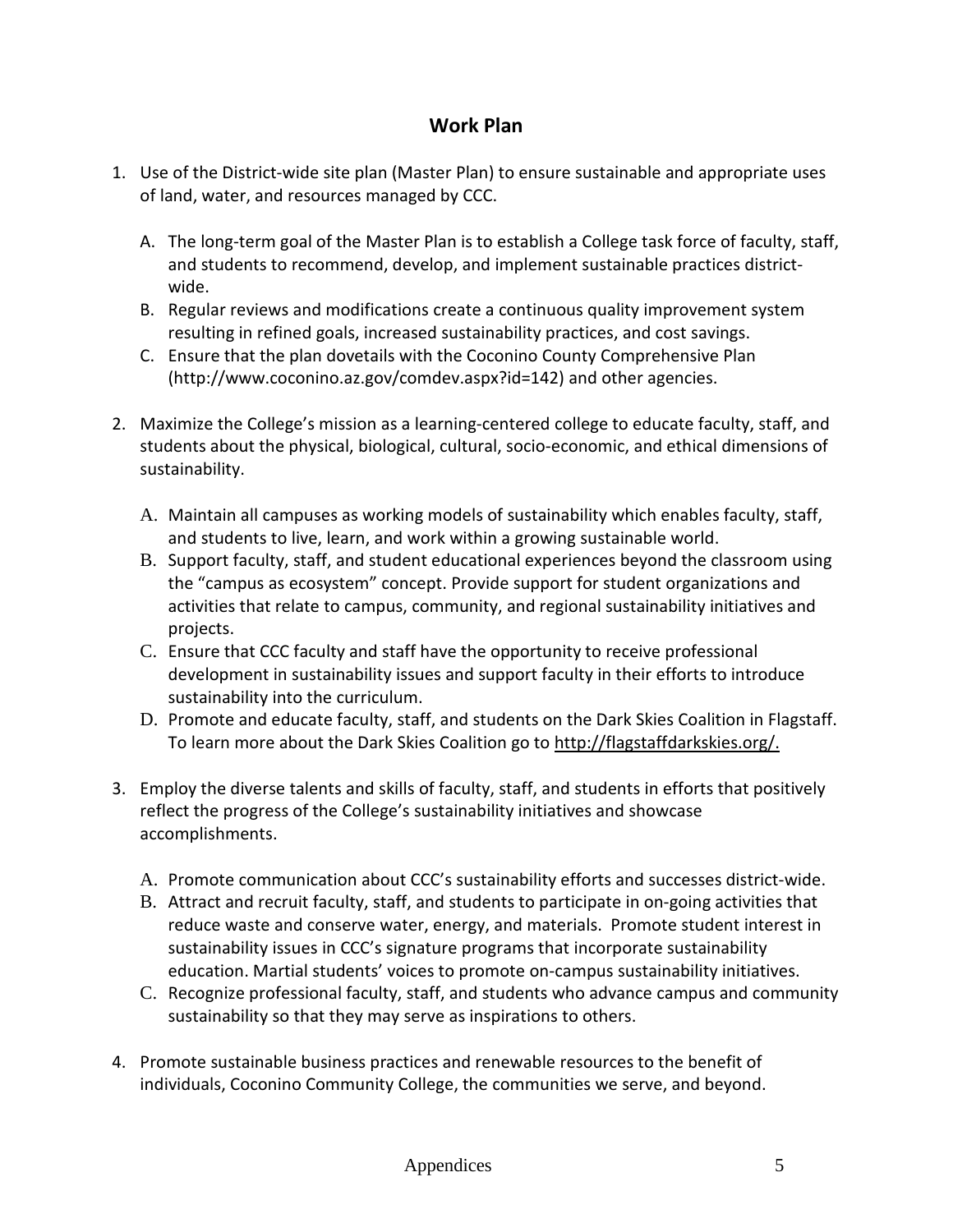- A. Seek the involvement of, and partner with, private for-profit corporations and businesses, nonprofit entities, and local and federal government in implementing sustainability initiatives.
- B. Obtain private or public support to facilitate community events highlighting green and sustainable solutions.
- C. Support Arizona's statewide initiatives to capitalize on business opportunities that encourage sustainable development, including opportunities for new and existing businesses.
- D. Sponsor credit, and/or non-credit, workshops and training opportunities each year indentifying the sustainable or "green" business communities.
- E. Establish and maintain a community garden, greenhouse, water harvesting and composting system, as a working model for faculty, staff, and students to gain hands-on experience with sustainable horticulture.
- 5. Integrate sustainable practices through the exploration and use of recycling and renewable energy sources.
	- A. Support Leadership in Energy and Environmental Design (LEED) Silver standard or equivalent and other green building practices in the development of facilities and new construction.
	- B. Ensure that all new college buildings and major renovations meet the Coconino County Sustainable Building Resolution's standards in achieving energy and water conservation goals, while addressing indoor air quality and providing higher levels of natural lighting.
	- C. Promote district-wide awareness through sharing information, ideas, incentives, and materials to advance energy fuel conservation and reduce greenhouse gas emissions on campus and in the surrounding community.
	- D. Deliver alternative energy sources to the CCC campuses as soon as they become available. Assist in analyses or pilot projects which advance the co-generation of energy from renewable resources such as wind, solar, or biomass.
	- E. Continue to support the campus-wide recycling programs through stronger public awareness campaigns and expanded operations.
- 6. Develop diversified strategies for reducing fossil fuel use and carbon emissions associated with motorized vehicles on campus.
	- A. Maintain strong motor and vehicle purchase standards that reduce fossil fuel use and carbon emissions while still meeting mandated competitive solicitation processes.
	- B. Set goals to incrementally increase the pollution-reducing performance of both lightand heavy-duty vehicles.
	- C. Foster the use of mass transit, car-pooling, bicycles, and high efficiency and hybrid/alternate fuel vehicles by faculty, staff, and students.
	- D. Develop a program to phase out the use of two-cycle engines.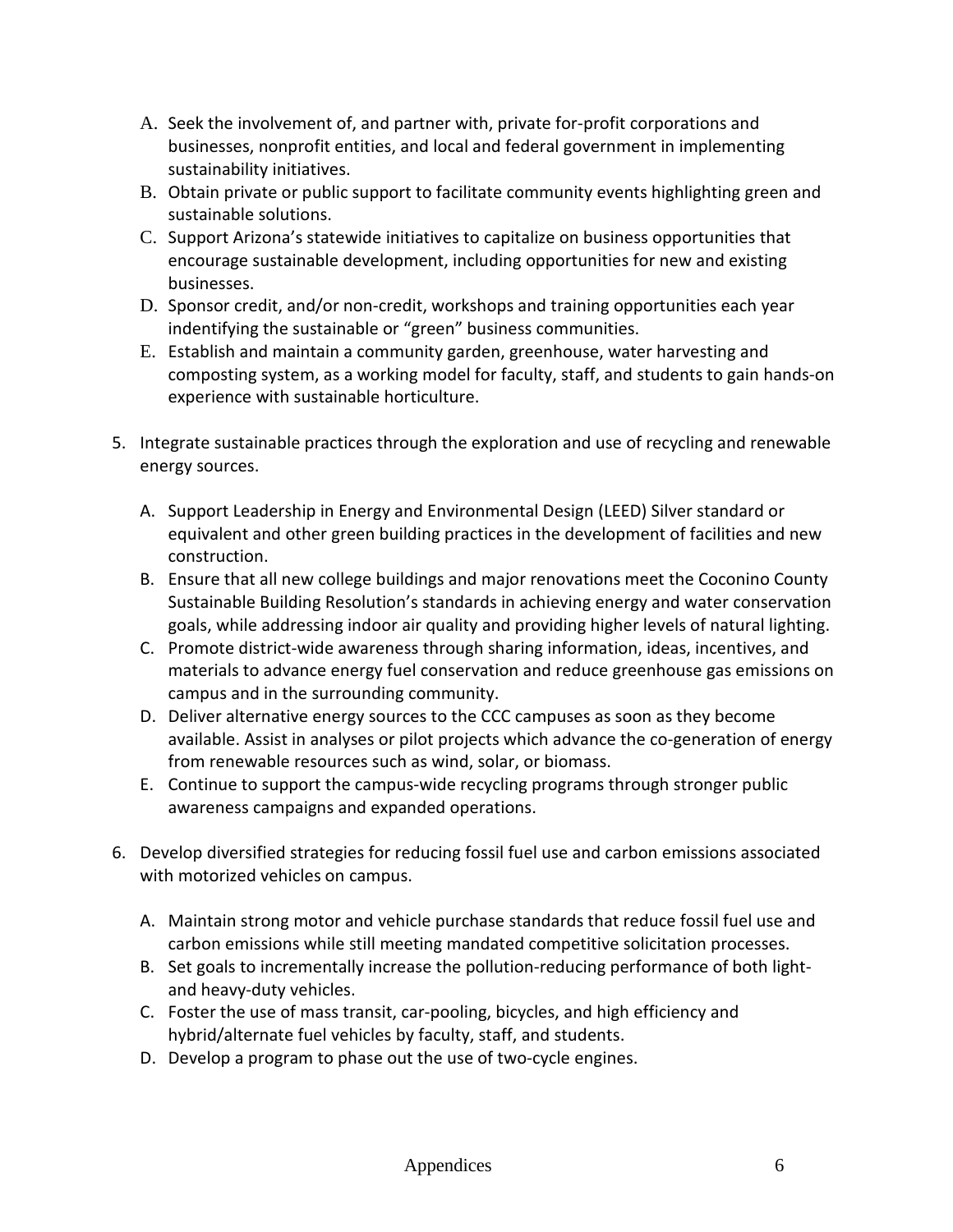- 7. Create and maintain sustainable materials purchasing and disposal practices.
	- A. Maintain sustainability-sensitive purchasing and disposal policies for office products, CPUs, monitors, florescent light bulbs, and other items.
	- B. Periodically revise the campus-wide bid specifications for electronic office equipment to emphasize an "Energy Star" or other third-party certification standard relative to energy savings.
- 8. Control the use, storage, and disposal of hazardous chemicals and materials.
	- A. Comprehensively manage hazardous materials on campus to minimize/optimize usage, waste produced and to reduce the number and severity of safety-related issues such as exposure or accidents.
	- B. Hazardous materials used and stored on campus, including pesticides, fertilizers, cleaning/maintenance products, and research/student laboratory chemicals, will be inventoried. The inventory will include information such as location, hazard index, safety information, usage rate, disposal rate, purchase and disposal costs, permit information and costs, noncompliance, and enforcement action costs.
- 9. Maintain attractive outdoor landscapes on campus through environmentally friendly means such as xeriscape, natural features, and water collection and reuse.
	- A. Use local and native materials for landscaping purposes.
	- B. Continue current emphasis on native plants in xeriscape designs and the use of rock, bark/wood chip mulch and compost from nearby sources, especially those materials that are derived from forest restoration and thinning projects.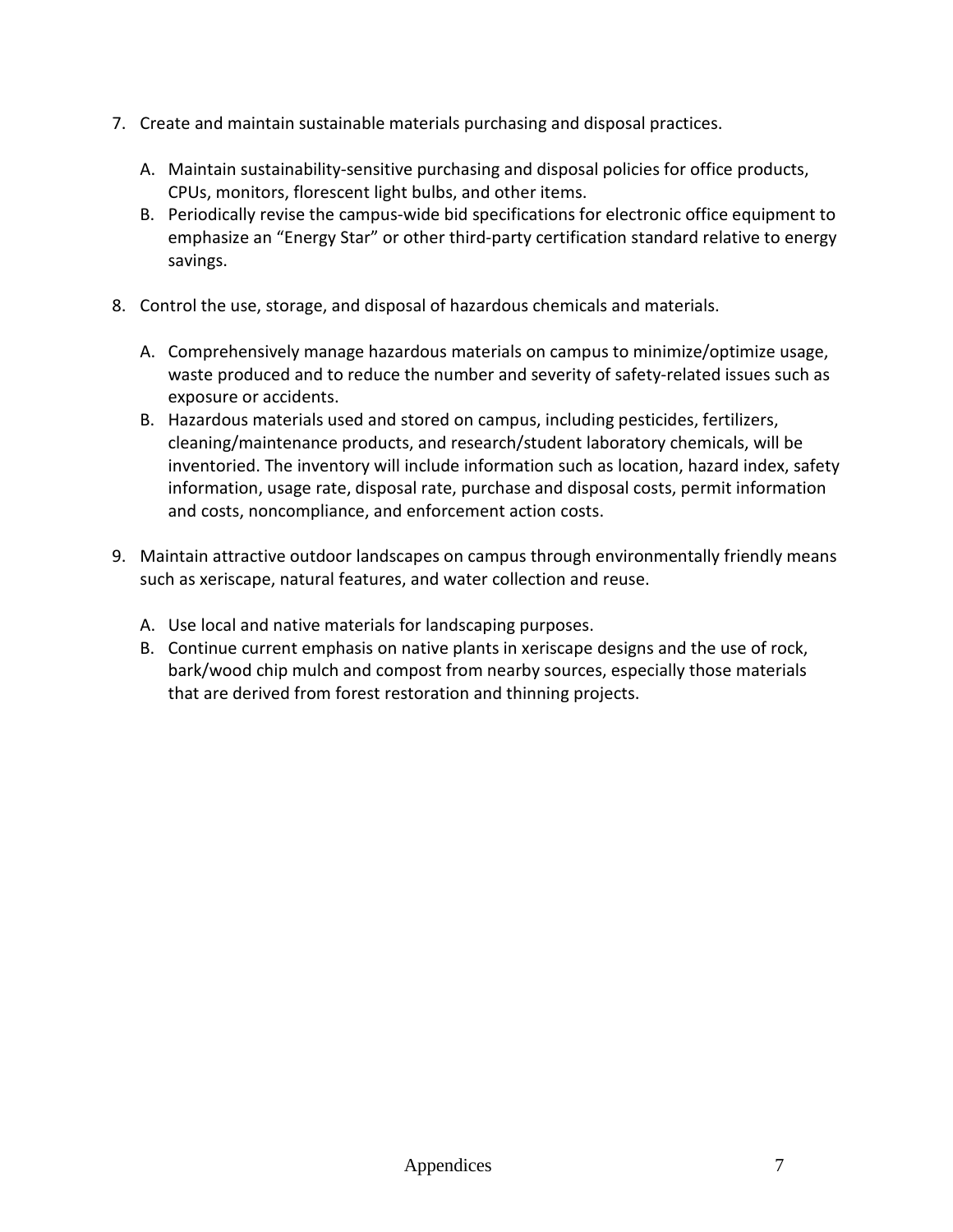### <span id="page-10-0"></span>**Appendices**

- 1. CCC Sustainability Accomplishments
- 2. CCC Sustainability Goals Worksheets
	- a. The "A" List Short-term, up to 6 months
	- b. The "B" List  $-$  Up to 1 year
	- c. The "C" List  $-$  Up to 3 years
	- d. The "G" List Ongoing Projects
- 3. CCC Sustainability Pictures
- 4. Quarterly Report to City Alliance on Sustainability at CCC
	- a. January March 2008
	- b. April June 2008
	- c. July September 2008
	- d. October December 2008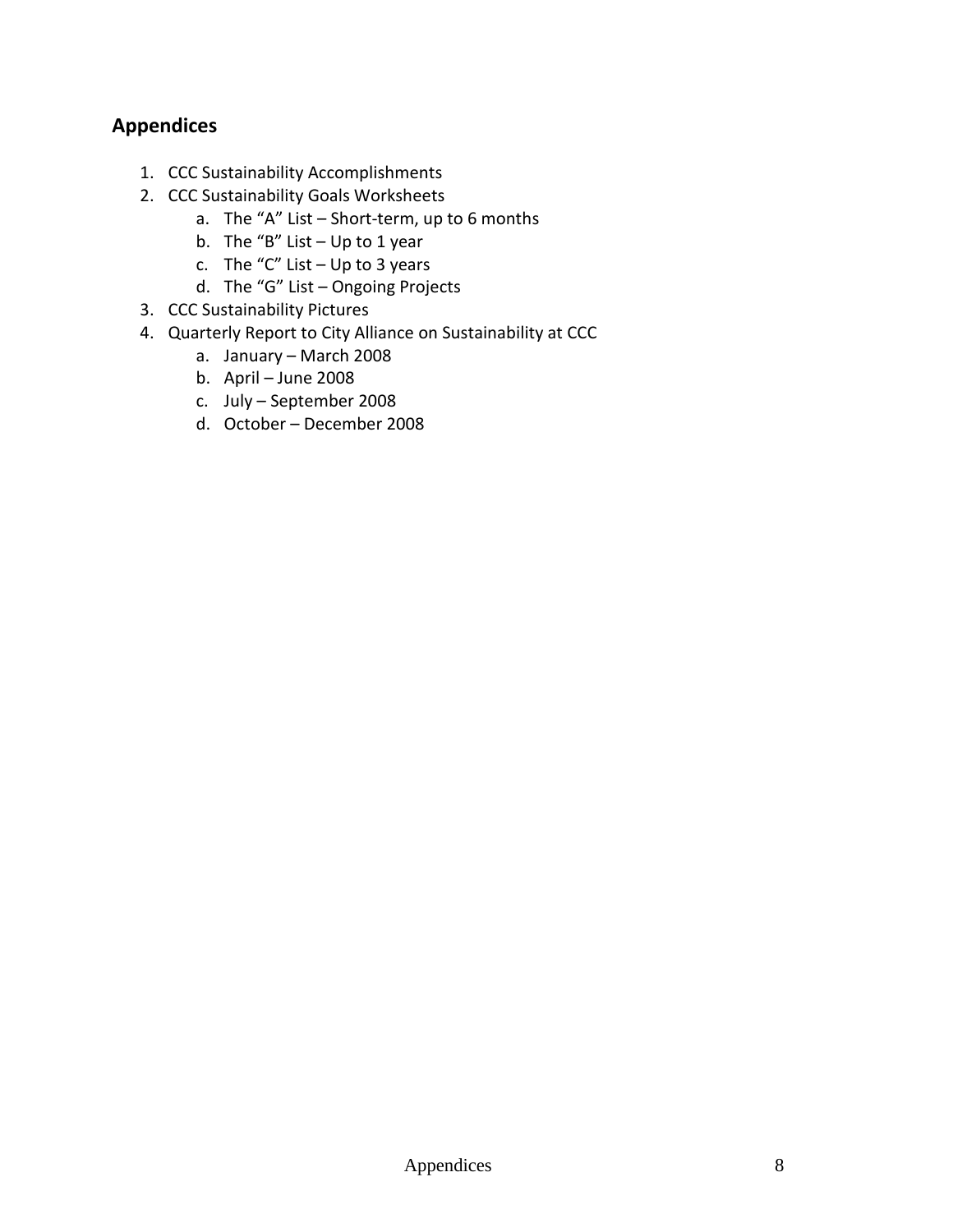#### **Appendix 1**

# <span id="page-11-0"></span>**CCC Accomplishments June 30, 2008 – December 31, 2008**

#### **Lone Tree Campus**

- Computerized facilities automation system
- Computerized lighting control system
- High efficiency lighting T-8 lights with electronic ballast
- LED exit lights
- Day lighting throughout the building
- Compact florescent lighting
- Low pressure sodium parking lot lighting
- High efficiency chillers for cooling
- High efficiency boilers for heating
- Flat plate economizer system
- Double pane thermal windows
- Motion detectors in office areas and classrooms for lighting
- CCC Foundation Sustainability Fund established November 2007
- CCC garden
- Rainwater collection set up at CCC garden for education and sustainability
- Rainwater collection barrels set up on north side of campus to collect water for live plants in Commons
- Wind turbine/data monitor installed April 2008
- CCC website link to STF: <http://www.coconino.edu/sustainability/>

#### **Buildings**

- Low maintenance exterior buildings
- Use of recycled wood products
- Native landscaping/xeriscaping
- Greenhouse donated by CCC/NAU students
- Garden tool shed donated by CCC/NAU students

#### **Transportation**

- Carpooling
- Biking
- Pedestrian /bike trails to the campus (City of Flagstaff FUTS system)
- Mountain Line transit system with hybrid and alternative fuel buses

#### **Water**

- Low flow water faucets in restrooms and break rooms
- Waterless urinals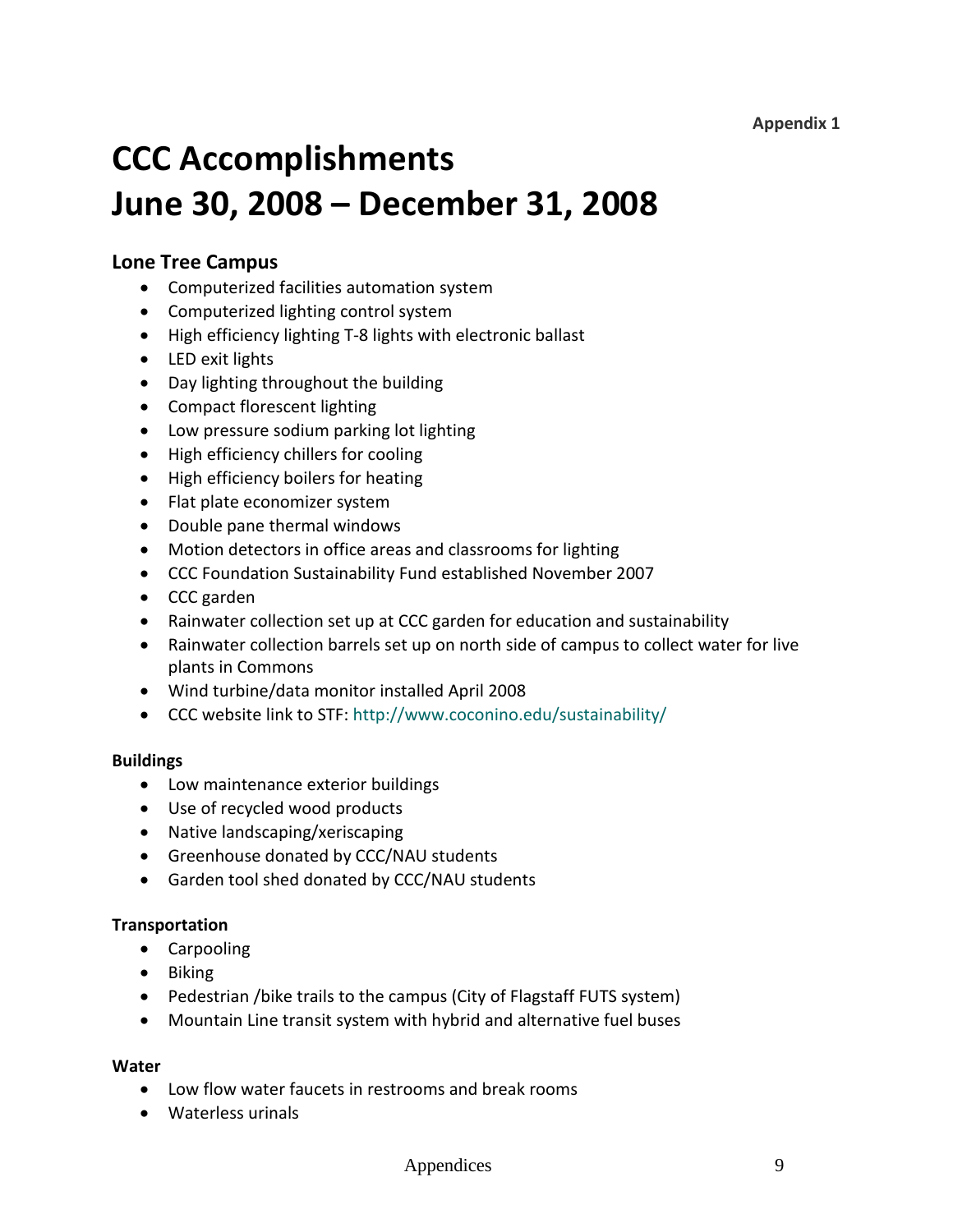- Low flush toilets
- Computerized drip irrigation system
- Native plants that require low water or no watering
- Water retention areas to control storm water flow
- Metal roof water harvesting system with 2500 gallon collection tank
- Storm water returns to natural water ways

#### **Waste Management**

• Recycle 90% of all trash (partnership with the City of Flagstaff Recycle Program)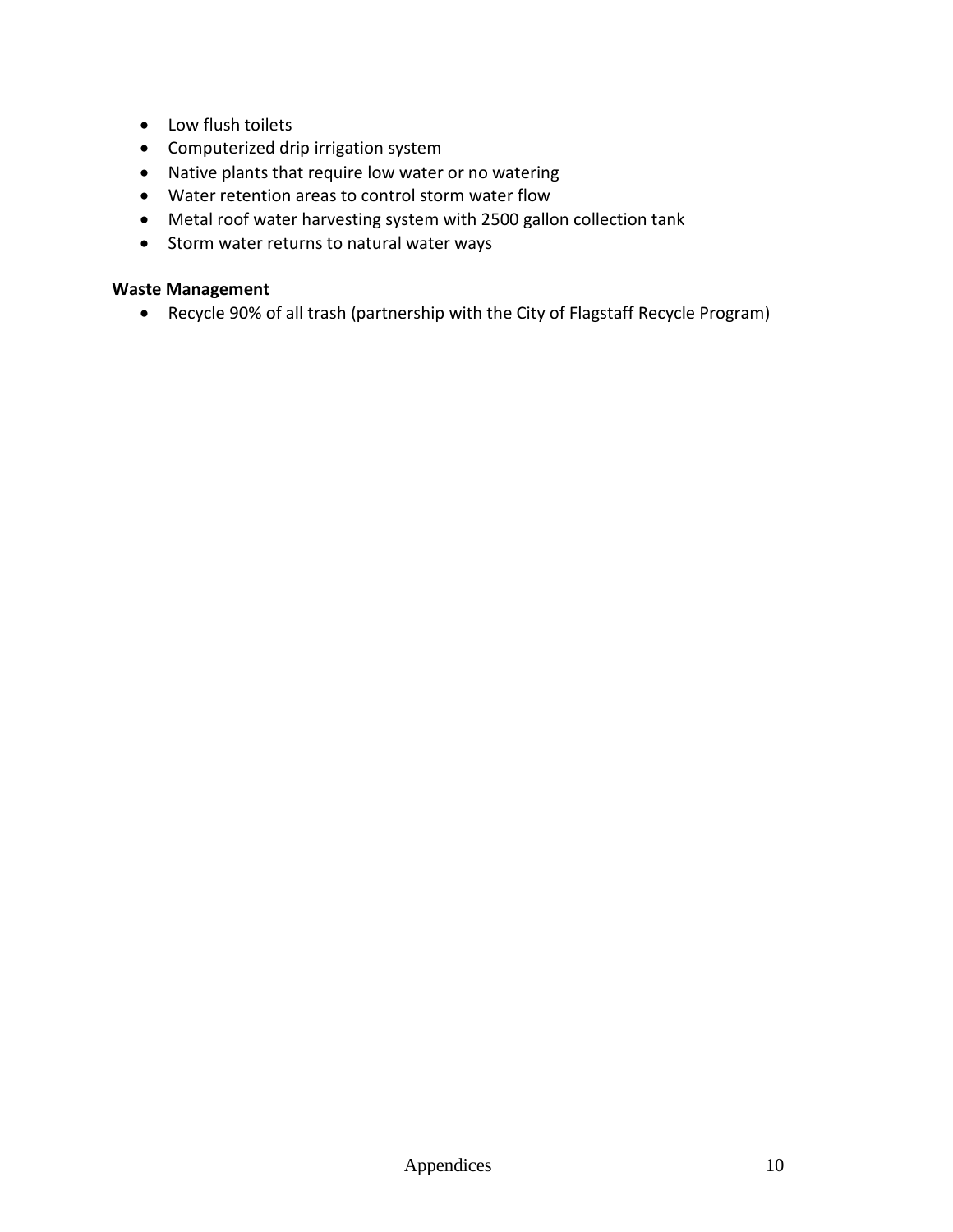# **CCC Accomplishments (continued)**

## **4th Street Campus**

- Computerized facilities automation system
- Computerized lighting control system
- High efficiency lighting T-8 lights with electronic ballast
- LED exit lights
- Day lighting in parts of the building
- Compact florescent lighting
- Low pressure sodium parking lot lighting
- High efficiency package heating and cooling units with economizers

#### **Buildings**

- Low maintenance exterior buildings
- Native landscaping/xeriscaping

#### **Transportation**

- Carpooling
- Biking
- Pedestrian /bike trails to the campus (City of Flagstaff FUTS system)
- Mountain Line transit system with hybrid and alternative fuel buses

#### **Water**

- Low flow water faucets in restrooms and break rooms
- Low flush toilets/urinals
- Native plants that require only natural watering (no exterior landscape watering system)

#### **Waste Management**

- Recycle 90% of all trash (partnership with the City of Flagstaff Recycle Program)
- Community glass recycling container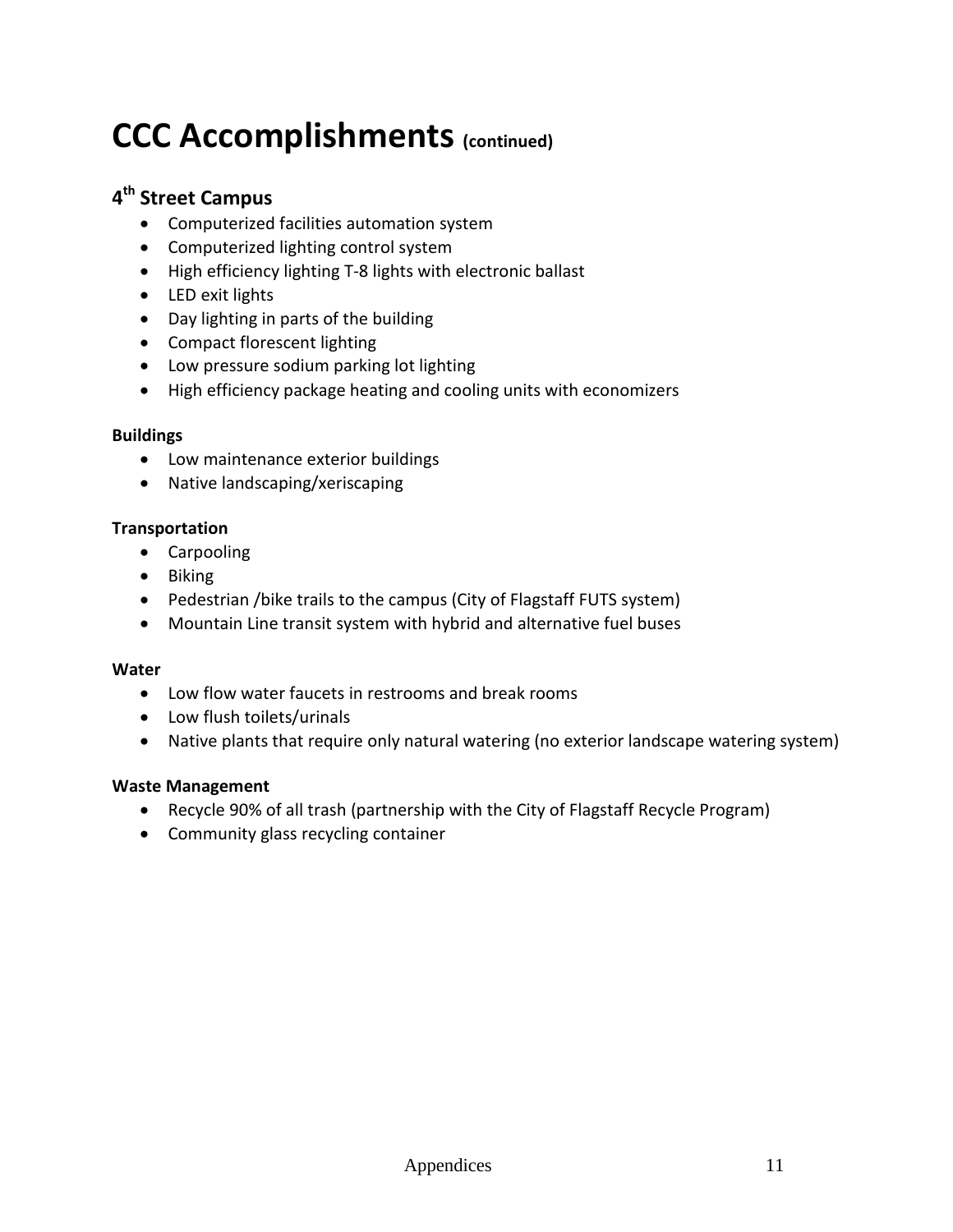# **CCC Accomplishments (continued)**

### **Page Campus**

- Computerized facilities automation system
- Computerized lighting control system
- High efficiency lighting T-8 lights with electronic ballast
- LED exit lights
- Day lighting throughout the building
- Compact florescent lighting
- Low pressure sodium parking lot lighting
- High efficiency package heating and cooling units with economizers
- Double pane thermal windows
- Motion detectors in office areas for lighting

#### **Buildings**

- Low maintenance exterior buildings
- Native landscaping/xeriscaping

#### **Transportation**

- Carpooling
- Biking
- Pedestrian /bike trails to the campus
- City of Page bus system to the campus

#### **Water**

- Low flow water faucets in restrooms and break rooms
- Low flush toilets and urinals
- Computerized drip irrigation system
- Native plants that require low water or no watering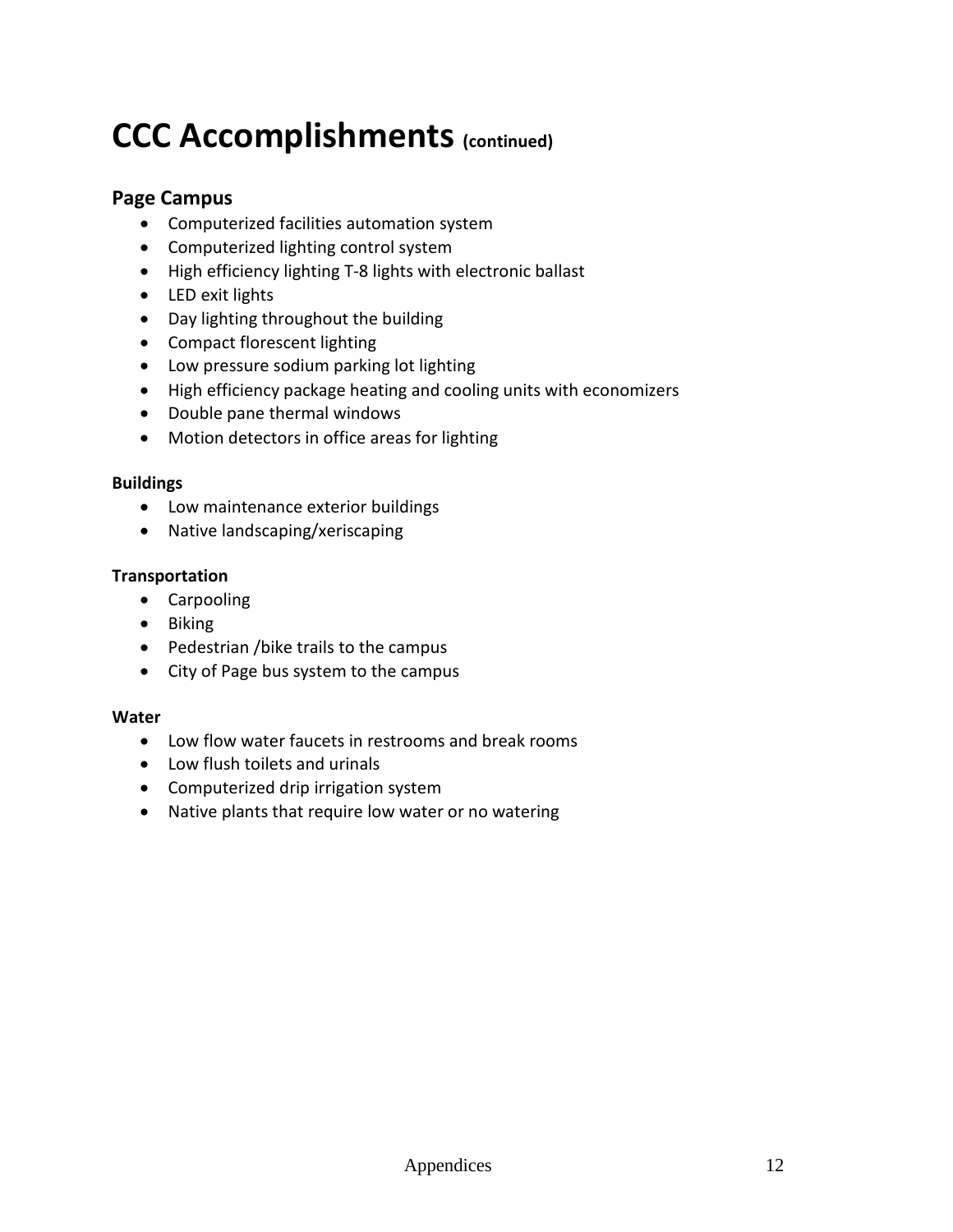# **CCC Accomplishments (continued)**

#### **Williams Campus**

- Computerized facilities automation system
- Computerized lighting control system in parking lot
- High efficiency lighting T-8 lights with electronic ballast
- LED exit lights
- Day lighting throughout the building
- Compact florescent lighting
- High efficiency heating and cooling units
- Double pane thermal windows

#### **Buildings**

- Low maintenance exterior buildings
- Native landscaping/xeriscaping

#### **Transportation**

- Carpooling
- Biking

#### **Water**

- Low flow water faucets in restrooms
- Low flush toilets and urinals
- Computerized drip irrigation system
- Native plants that require low water or no watering

#### **Waste Management**

• Recycle 90% of all trash (partnership with local recycling program)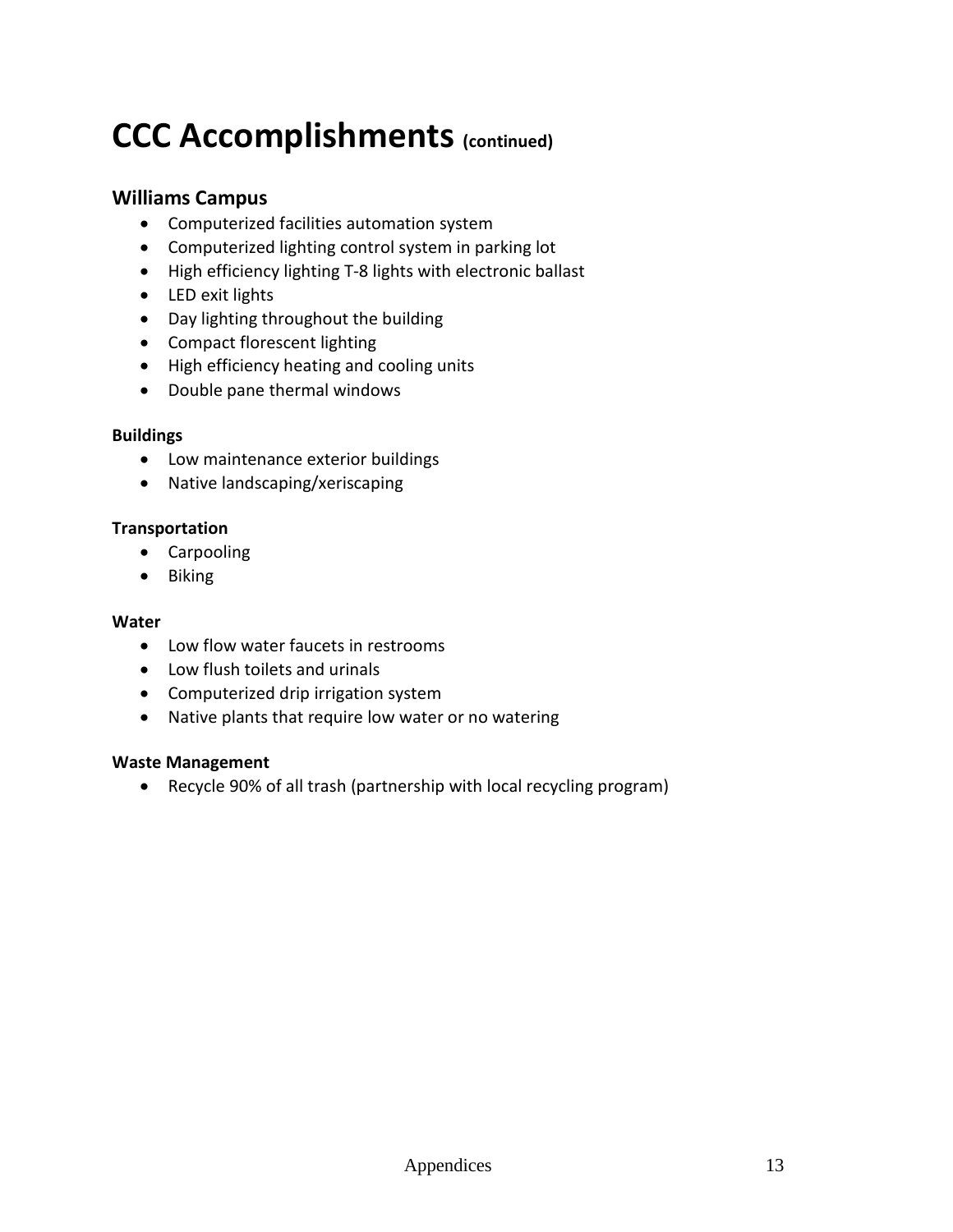### <span id="page-16-0"></span>**SUSTAINABILITY WORKPLAN WORKSHEET - The "A" List**

| <b>Sustainable</b>                                  | <b>Responsible</b>                                                                                                                                             |                                                        |                                                                                      |                             |                             |  |
|-----------------------------------------------------|----------------------------------------------------------------------------------------------------------------------------------------------------------------|--------------------------------------------------------|--------------------------------------------------------------------------------------|-----------------------------|-----------------------------|--|
| Goal                                                | <b>Benefits</b>                                                                                                                                                | <b>Specific Tasks</b>                                  | <b>Staff</b>                                                                         | <b>Timeline</b>             | <b>COST</b>                 |  |
| National Teach-In<br>on Global Warming<br>Solutions | <b>Educating CCC</b><br>and public,<br>collaborate with<br><b>NAU</b>                                                                                          | Brown bag<br>presentations                             | Robin Rickli, Joe<br>Costion, Bryan<br>Bates, Debbie<br>Holbrook, Phi<br>Theta Kappa | Week of February<br>5,2009  |                             |  |
| Earth Day                                           | <b>Educating CCC</b><br>and public                                                                                                                             | Table at City of<br>Flagstaff event                    | Bryan Bates, Tess<br>Wymore, Larry<br>Meyer                                          | Saturday, April 18,<br>2009 |                             |  |
| Computers -<br>Power/Heat<br>Control                | Reduce energy<br>consumption                                                                                                                                   | Set up a campus-<br>wide sleep setting                 | Rick McDonald,<br>Jean Aston                                                         | <b>TBD</b>                  |                             |  |
| <b>Green Building</b><br><b>Lecture Series</b>      | Partner with<br><b>USGBC, Emerging</b><br>Green Builders,<br>Coconino County<br>SEDI, NAU/MLA/<br>Construction<br>Mngmt/Ctr for<br>Sustainable<br>Environments | Hosting events at<br>CCC-LT, table with<br>information | Joe Costion                                                                          | Monthly - 10<br>months      | In-kind use of<br>Commons   |  |
| Sustainable Living<br>Lecture Series                | Cline Library                                                                                                                                                  | Partner with other<br>local committees<br>& businesses | Joe Costion                                                                          | Monthly                     | \$ donation for<br>speakers |  |

#### <span id="page-16-1"></span>**Short-term: Up to 6 months**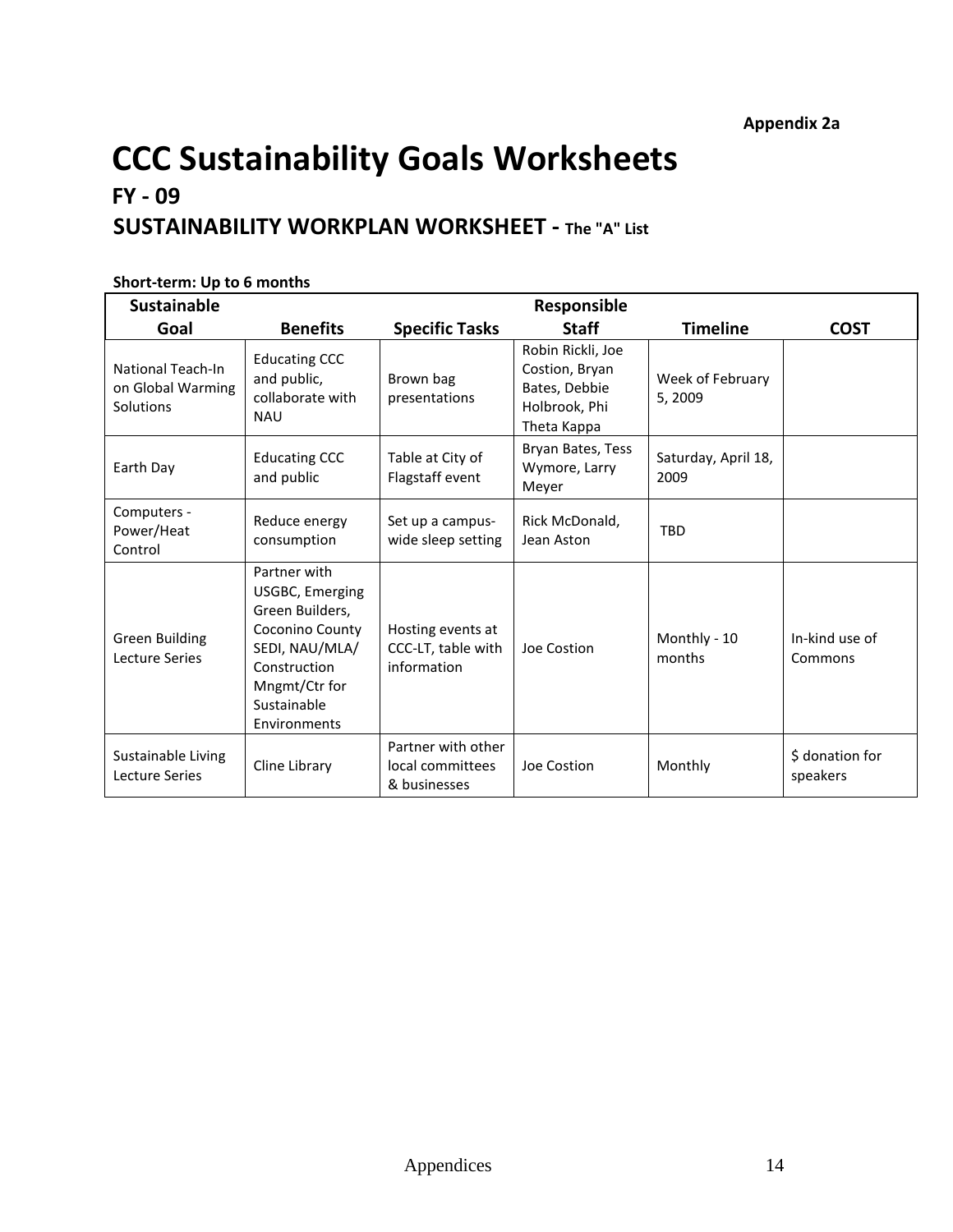### <span id="page-17-0"></span>**SUSTAINABILITY WORKPLAN WORKSHEET - The "B" List**

<span id="page-17-1"></span>

| Up to 1 year                                                            |                                                                                                 |                                                           |                                                       |                                      |             |
|-------------------------------------------------------------------------|-------------------------------------------------------------------------------------------------|-----------------------------------------------------------|-------------------------------------------------------|--------------------------------------|-------------|
| <b>Sustainable</b>                                                      |                                                                                                 |                                                           | Responsible                                           |                                      |             |
| Goal                                                                    | <b>Benefits</b>                                                                                 | <b>Specific Tasks</b>                                     | <b>Staff</b>                                          | <b>Timeline</b>                      | <b>COST</b> |
| "Green" Wall - CCC<br>Accomplishments                                   | Recognition of CCC's<br>sustainable efforts                                                     | Determine location<br>Library has "green<br>wall"         |                                                       |                                      |             |
| <b>Fundraising Event</b><br>- Reusing (bags,<br>bottles, mugs)          | Identify ways to<br>increase funds for<br>Sustainability<br>Committee<br>functions and<br>tasks | Talked with CCC<br>Foundation and<br>Grants<br>management | Committee                                             | In progress                          |             |
| Gray Water<br>Systems                                                   | Maximize<br>efficient use of<br>reclaimed water                                                 | Tap into purple<br>water lines                            | Partnerships with<br>Facilities, City of<br>Flagstaff |                                      |             |
| <b>Energy Audit</b>                                                     | Conduct energy<br>audit of CCC<br>locations                                                     | Identify grant<br>funding &<br>partnerships               |                                                       |                                      |             |
| College-wide<br>Indoor<br>Environmental<br>Policy                       | Identify possible<br>concerns in CCC<br>locations                                               | Strategic Plan                                            |                                                       |                                      |             |
| Green Self Tour<br>with Map and<br><b>Walking Trails</b>                | Mark efforts<br>through tour                                                                    | Identify<br>interested staff                              |                                                       |                                      |             |
| Garden/Solar<br>Greenhouse/<br>Potting Shed/<br>Rainwater<br>Collection | Model gardening<br>to increase<br>learning about<br>local planting                              | Student<br>participation/Mas<br>ter Garden Class          | Tess Wymore,<br>Bryan Bates, Joe<br>Costion           | <b>First Phase</b><br>September 2008 |             |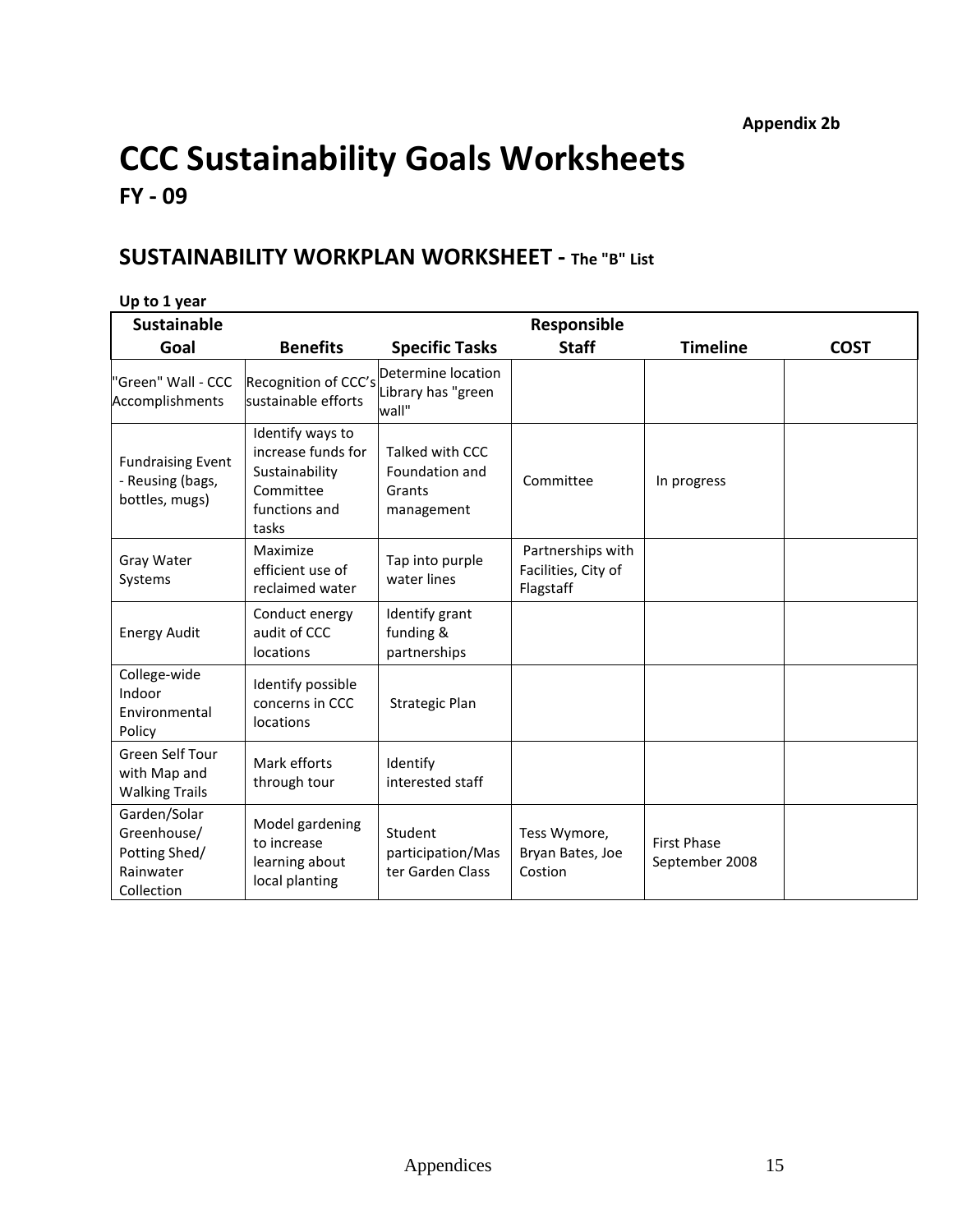### <span id="page-18-0"></span>**SUSTAINABILITY WORKPLAN WORKSHEET - The "C" List**

#### <span id="page-18-1"></span>**Up to 3 years**

|                                                                        | Responsible                                                                      |                                                                                                                              |                          |                 |             |  |
|------------------------------------------------------------------------|----------------------------------------------------------------------------------|------------------------------------------------------------------------------------------------------------------------------|--------------------------|-----------------|-------------|--|
| <b>Sustainable Goal</b>                                                | <b>Benefits</b>                                                                  | <b>Specific Tasks</b>                                                                                                        | <b>Staff</b>             | <b>Timeline</b> | <b>COST</b> |  |
|                                                                        |                                                                                  |                                                                                                                              |                          |                 |             |  |
| Dusk-to-Dawn in<br><b>Hallways</b>                                     | Reduce electricity<br>use                                                        | Adjust lighting<br>requirements                                                                                              |                          |                 |             |  |
| CCC - Sustainability<br>Model in Action                                | CCC becomes a<br>complete learning<br>and educational<br>facility                | <b>Grant funding</b><br>initiatives                                                                                          |                          |                 |             |  |
| Air Quality<br>Monitoring/Noise<br>Abatement                           | <b>Address</b><br>environmental<br>quality issues for<br>air & noise<br>concerns | Visual meter for<br>linstructional<br>curriculum - Acoustic<br>improvements -<br>College-wide indoor<br>environmental policy |                          |                 |             |  |
| <b>Bulk Buying/Green</b><br>Purchasing - Supplies,<br>Janitorial, etc. | <b>Benefit from</b><br>economies of<br>scale, reduce<br>purchases                | Include<br><b>Irecommendations</b><br>from Purchasing<br>Department                                                          | Purchasing<br>Department |                 |             |  |
| Eco/U-pass -<br>Mountain Line - Use<br>of NAU Buses                    | Encourage mass<br>transit use to<br>campus                                       | Coordinate with NAU<br>& Mountain Line                                                                                       |                          |                 |             |  |
| <b>Building Awnings -</b><br>West Side for Block<br>Walls              | Adjust lighting in<br>Commons to<br>reduce heating &<br>cooling costs            |                                                                                                                              |                          |                 |             |  |
| Compost Program -<br>Separate Containers                               | Institute<br>composting as<br>educational tool                                   |                                                                                                                              |                          |                 |             |  |
| Telecommuting -<br><b>Create Policies</b>                              |                                                                                  |                                                                                                                              |                          |                 |             |  |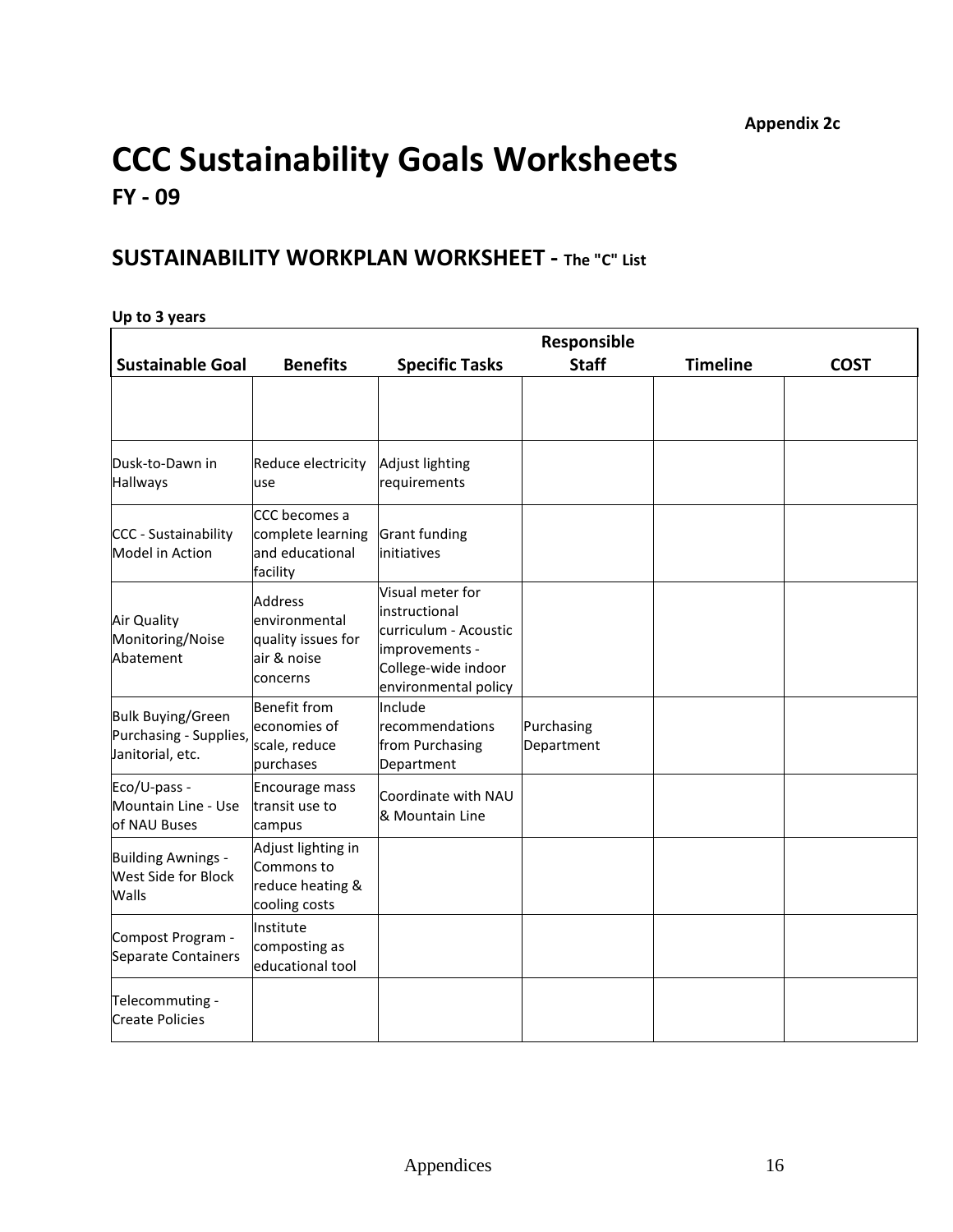### <span id="page-19-0"></span>SUSTAINABILITY WORKPLAN WORKSHEET - The "G" List

### <span id="page-19-1"></span>**Ongoing Projects**

| Sustainable Goal                               | <b>Benefits</b>                                                                                | <b>Specific Tasks</b>                                                                                                    | Responsible Staff                                                                   | Timeline          | <b>COST</b> |
|------------------------------------------------|------------------------------------------------------------------------------------------------|--------------------------------------------------------------------------------------------------------------------------|-------------------------------------------------------------------------------------|-------------------|-------------|
| Web Page - Calendar                            | Exposure,<br>educating CCC<br>and public                                                       | Created a specific<br>sustainability web<br>page with a button on<br>CCC's home page.<br>Continued updating<br>required. | Robin Rickli, Karla<br>Phillips, Mike Capps                                         | <b>March 2008</b> |             |
| Fundraising, Grants                            | Finance<br>ongoing<br>"sustainable"<br>tasks and<br>events                                     | Identify additional<br>fundraising<br>opportunities                                                                      |                                                                                     |                   |             |
| <b>Rainwater Collection</b>                    | Water reuse for<br>education tool<br>and<br>sustainability                                     | Continue expanding<br>opportunities                                                                                      | Joe Costion                                                                         | Continuous        |             |
| Recycling                                      | Encourage<br>waste<br>management<br>and reduction                                              | Strengthen<br>understanding of<br>recycling at CCC<br>locations; add signage;                                            | Robin Rickli, Debbie<br>Holbrook, Joe Pino,<br>Larry Meyer                          |                   |             |
| Carpooling-<br>Internal/External               | Promote<br>reduction in<br>fossil fuel<br>consumption                                          |                                                                                                                          | Robin Rickli, Karla<br>Phillips, Tess<br>Wymore                                     |                   |             |
| <b>Strategic Plan</b>                          | Strengthen and<br>embed<br>sustainability<br>within college<br>through<br>planning<br>document | Ongoing review and<br>measurement of<br>success toward<br>completion of plan<br>goals; address Campus<br>Climate         | Mark Easton,<br>Debbie<br>Holbrook, Chris<br>Black, Kathi Zahl                      |                   |             |
| Reduce Paper - More Use<br>of Electronic Forms | Lower Costs -<br>Less Waste                                                                    | Create more<br>electronic forms and<br>promote usage<br>(remove @PAFS)                                                   | Rick McDonald,<br>Herb Klaus, HR Staff,<br>FSA's, David<br>Hakanson, Tess<br>Wymore |                   |             |
| Improve Efficiency of<br>Technology            | Lower Carbon<br>Footprint                                                                      | Replace equipment ie:<br>monitors, servers,<br>with new LCD &<br><b>BLCDC</b> servers                                    | Rick McDonald,<br>Herb Klaus, David<br>Hakanson                                     |                   |             |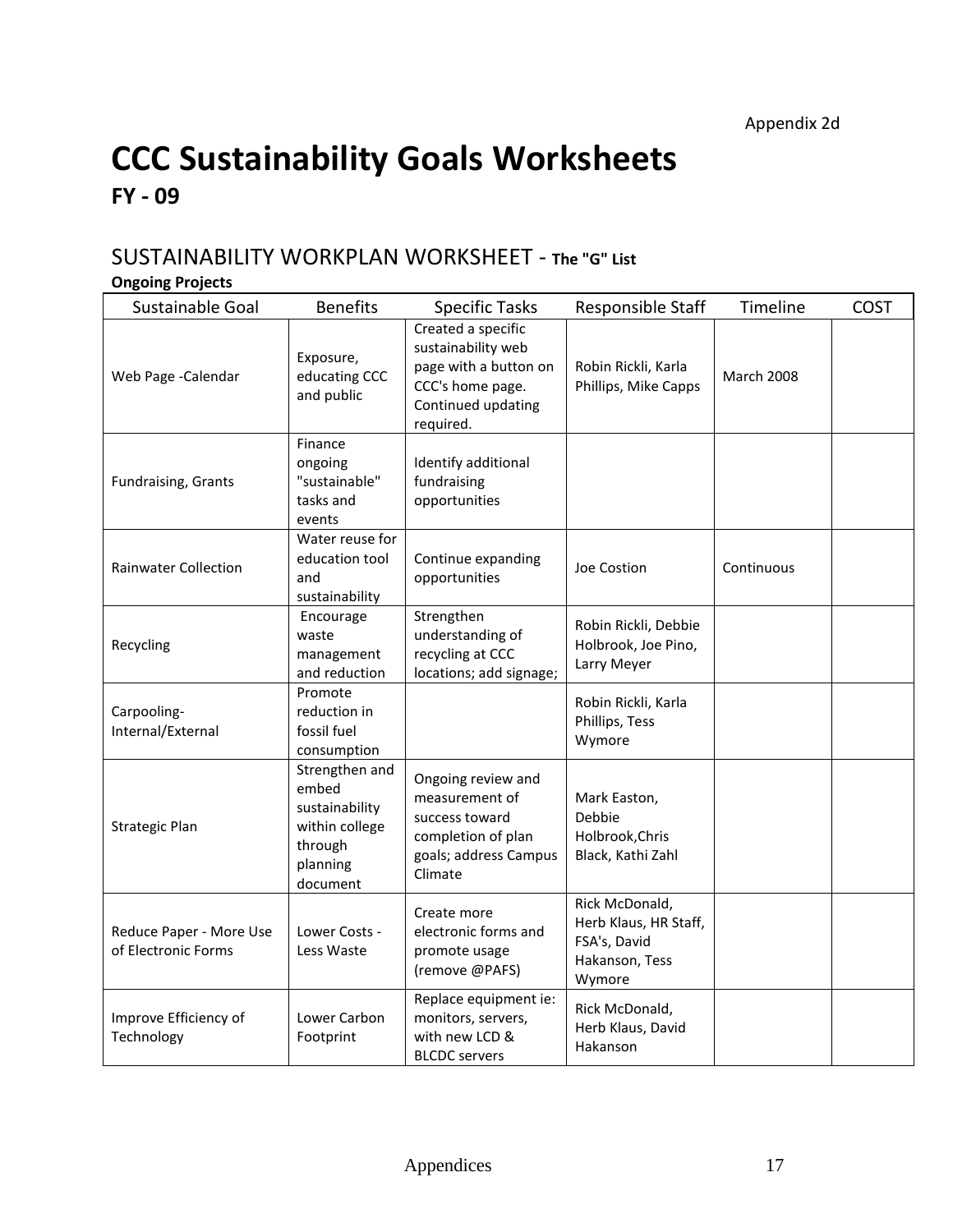**Appendix 2d (cont'd)**

|                                                                                     |                                                                    | Responsible                                                                                  |              |                 |             |  |
|-------------------------------------------------------------------------------------|--------------------------------------------------------------------|----------------------------------------------------------------------------------------------|--------------|-----------------|-------------|--|
| <b>Sustainable Goal</b>                                                             | <b>Benefits</b>                                                    | <b>Specific Tasks</b>                                                                        | <b>Staff</b> | <b>Timeline</b> | <b>COST</b> |  |
| Awareness/Advertising                                                               | Encourage<br>community-<br>wide<br>participation                   |                                                                                              |              |                 |             |  |
| Identify Green Partnership<br>Members and Identify<br><b>Collaborative Projects</b> | Create linkages<br>with CCC<br>communities                         |                                                                                              |              |                 |             |  |
| Education - Green<br>Assignments/Curriculum                                         | Create<br>connection<br>between<br>learning and<br>action          | Participation in Focus<br>the Nation & National<br>Teach In; Creating<br>sustainable courses |              |                 |             |  |
| Professional Development                                                            | Offer<br>opportunities<br>to learn more<br>about<br>sustainability | Identify professional<br>development<br>opportunities, include<br>in staff trainings         |              |                 |             |  |
| <b>LEED Certified Buildings</b>                                                     |                                                                    |                                                                                              |              |                 |             |  |
| <b>Community Shared Use</b><br><b>Buildings with CCC</b>                            |                                                                    |                                                                                              |              |                 |             |  |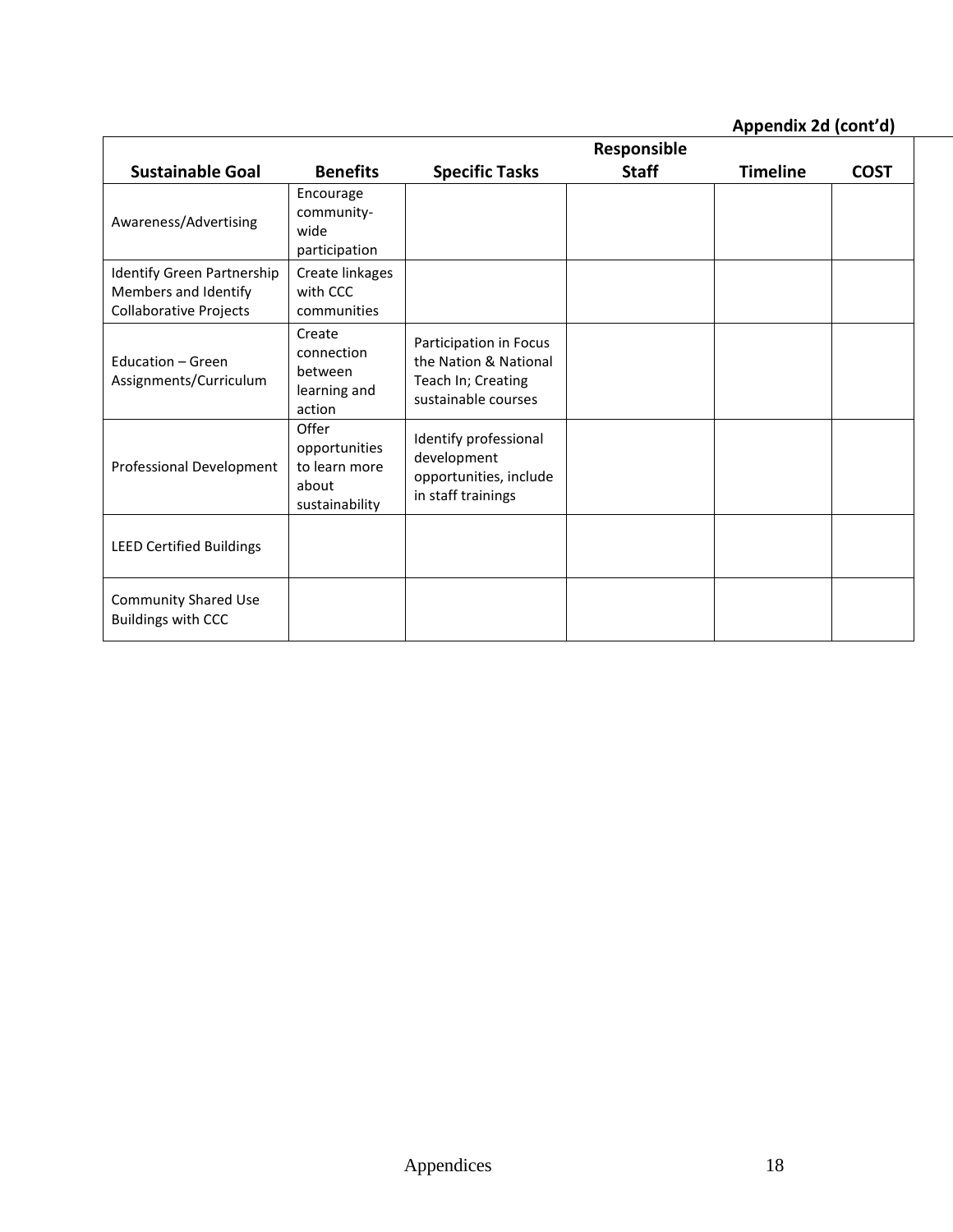**Appendix 3**

# **CCC Sustainability Pictures Lone Tree Campus**

<span id="page-21-0"></span>





T8 Fluorescent Lighting



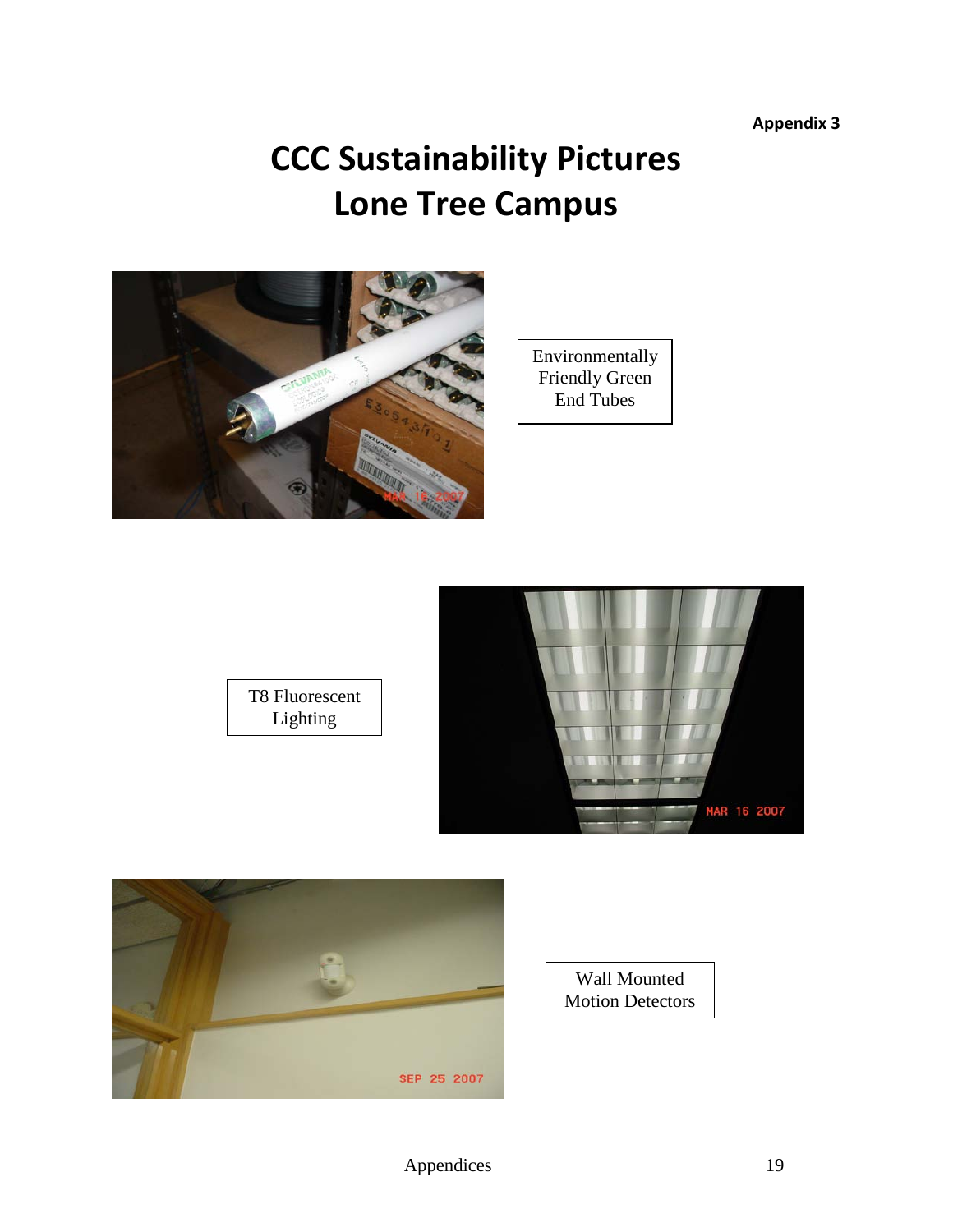

Compact Fluorescent Lighting – Lone Tree Commons







CCC Gardener, Tess Wymore, at the rainwater holding tank. 2008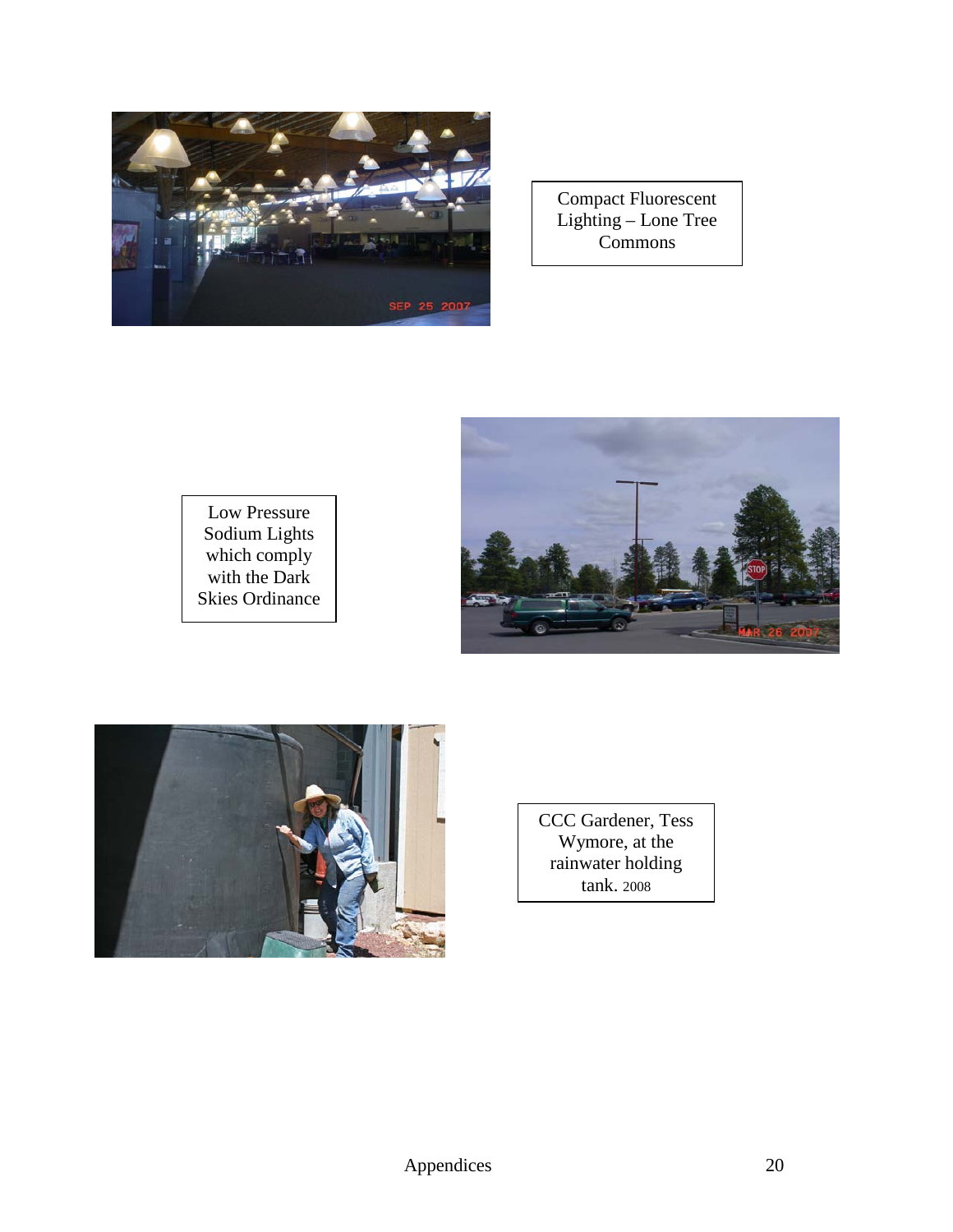

This is one of two rain water collection barrels outside Facilities. Volunteers use this water for the live plants in the Lone Tree Commons.

Youth Build – Introduction to Solar applications Class – August 2008. Joe Costion, instructor, and his class installed solar photovoltaic panels at the 4<sup>th</sup> Street campus.

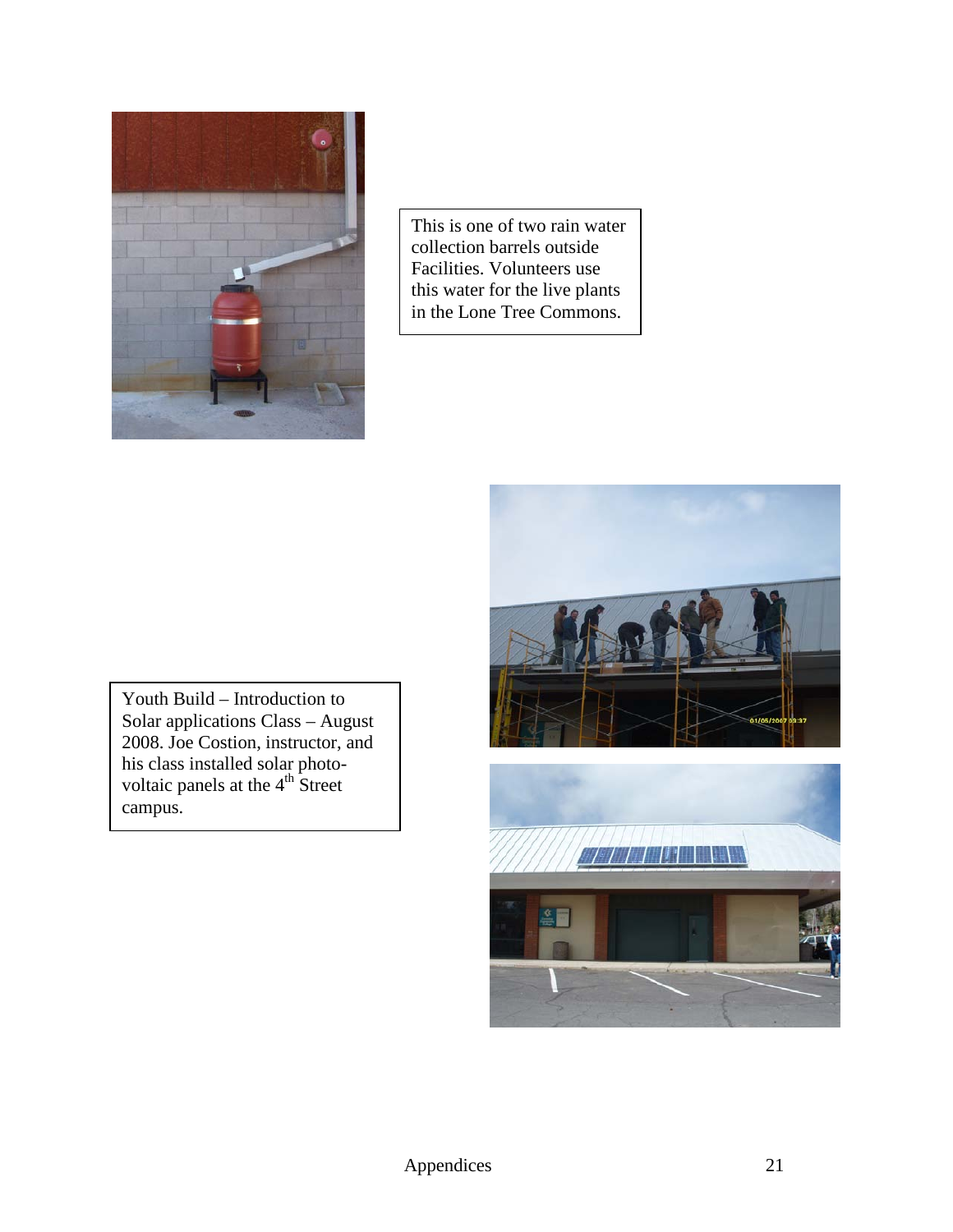

This 4' x 25' cold frame was designed by Nancy Rupert and built by Leancy Rupert and students. It was installed on the vegetable bed June 5, 2009 by volunteers.



Volunteer Jerry O'Conner builds the rock garden which will eventually hold vegetables, herbs, and flowers.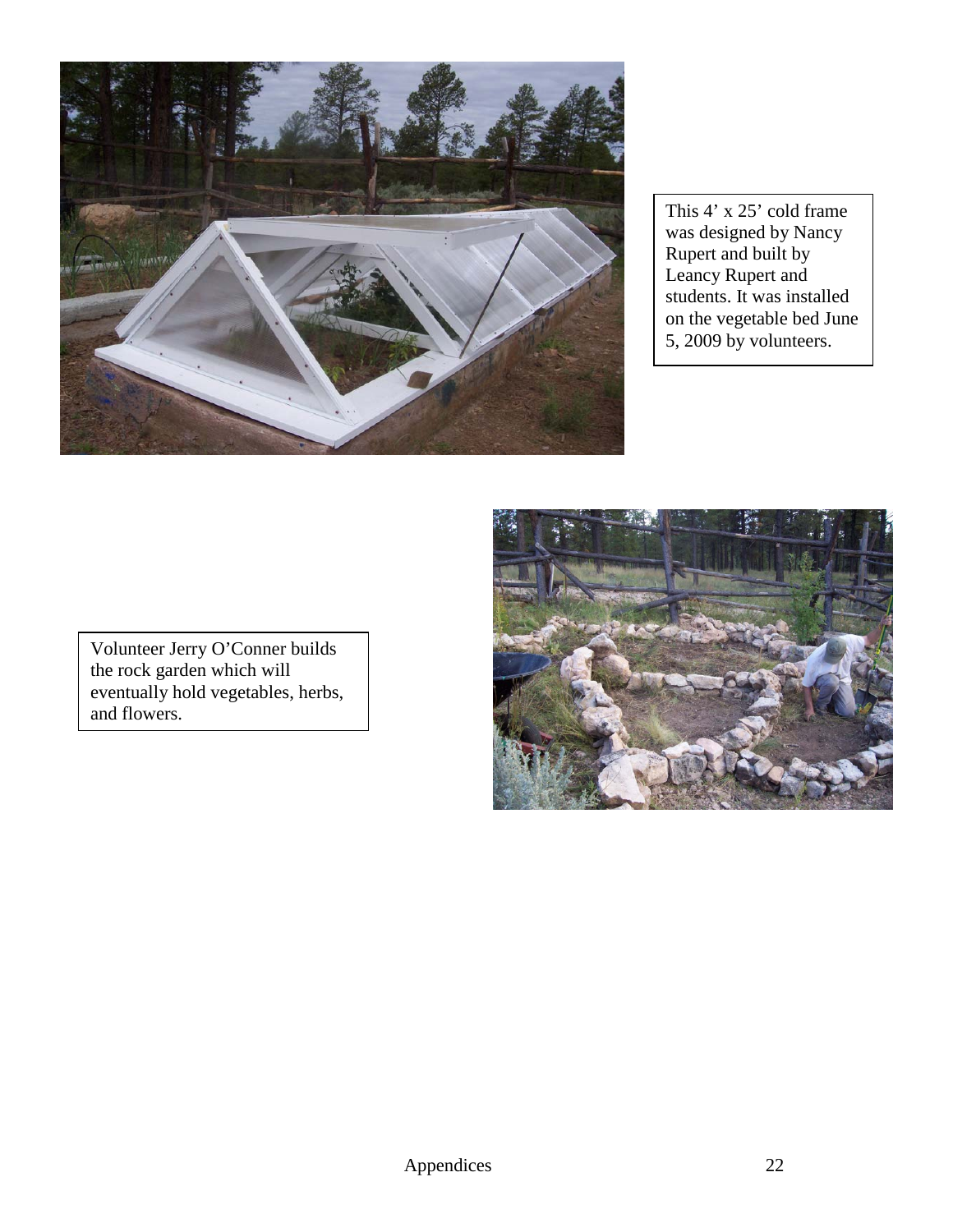

This rainwater collection tank is used for watering the garden. This water comes off the roof of the CCC kiln.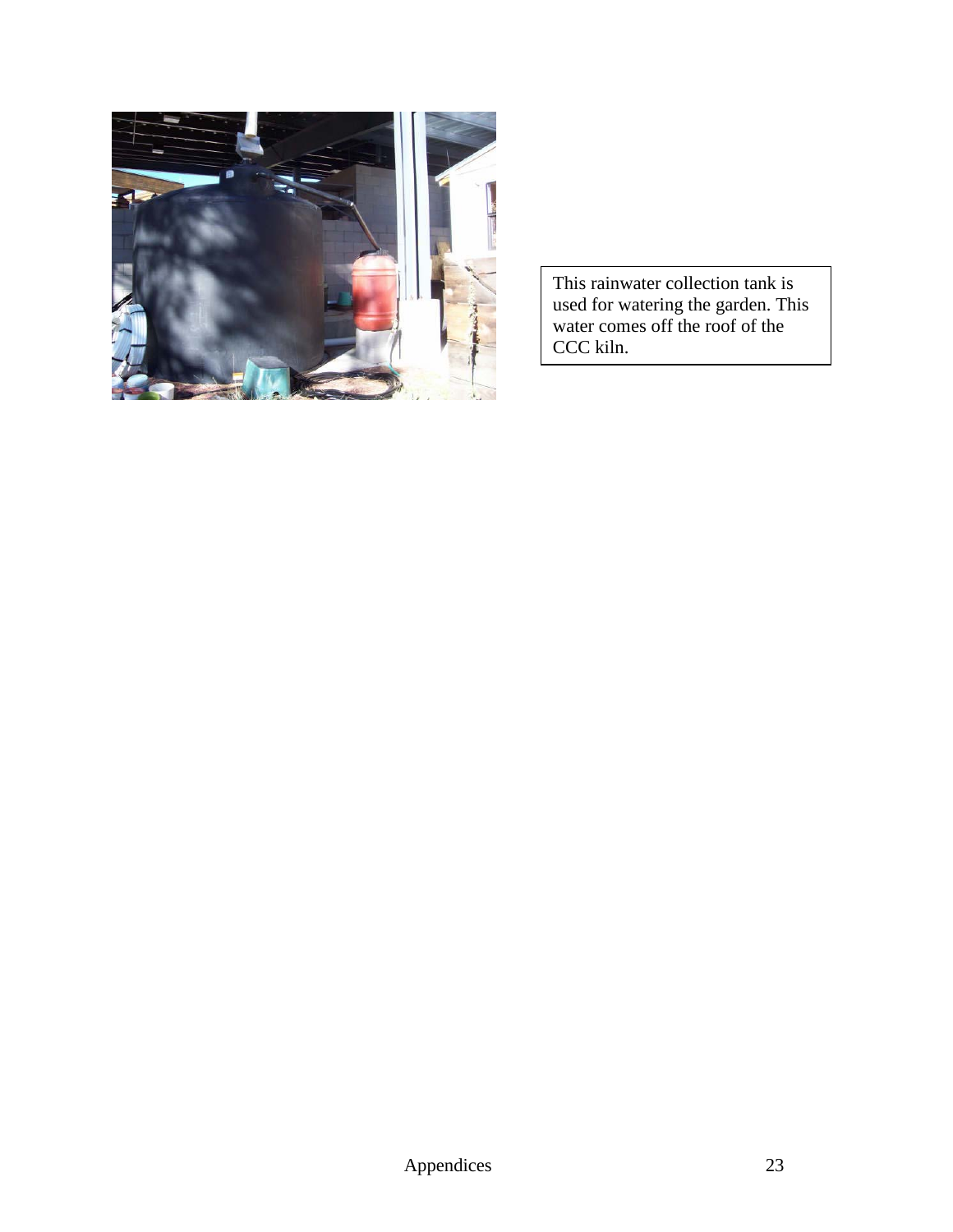

 $\rightarrow$  The potting shed at the CCC Garden built and donated by classes at CCC and NAU.

 Tool shed at the CCC Garden built and donated by classes at CCC and NAU.



CCC's wind turbine, installed April 2008 and donated by Southwest Windpower, is used as a teaching tool.



Appendices 24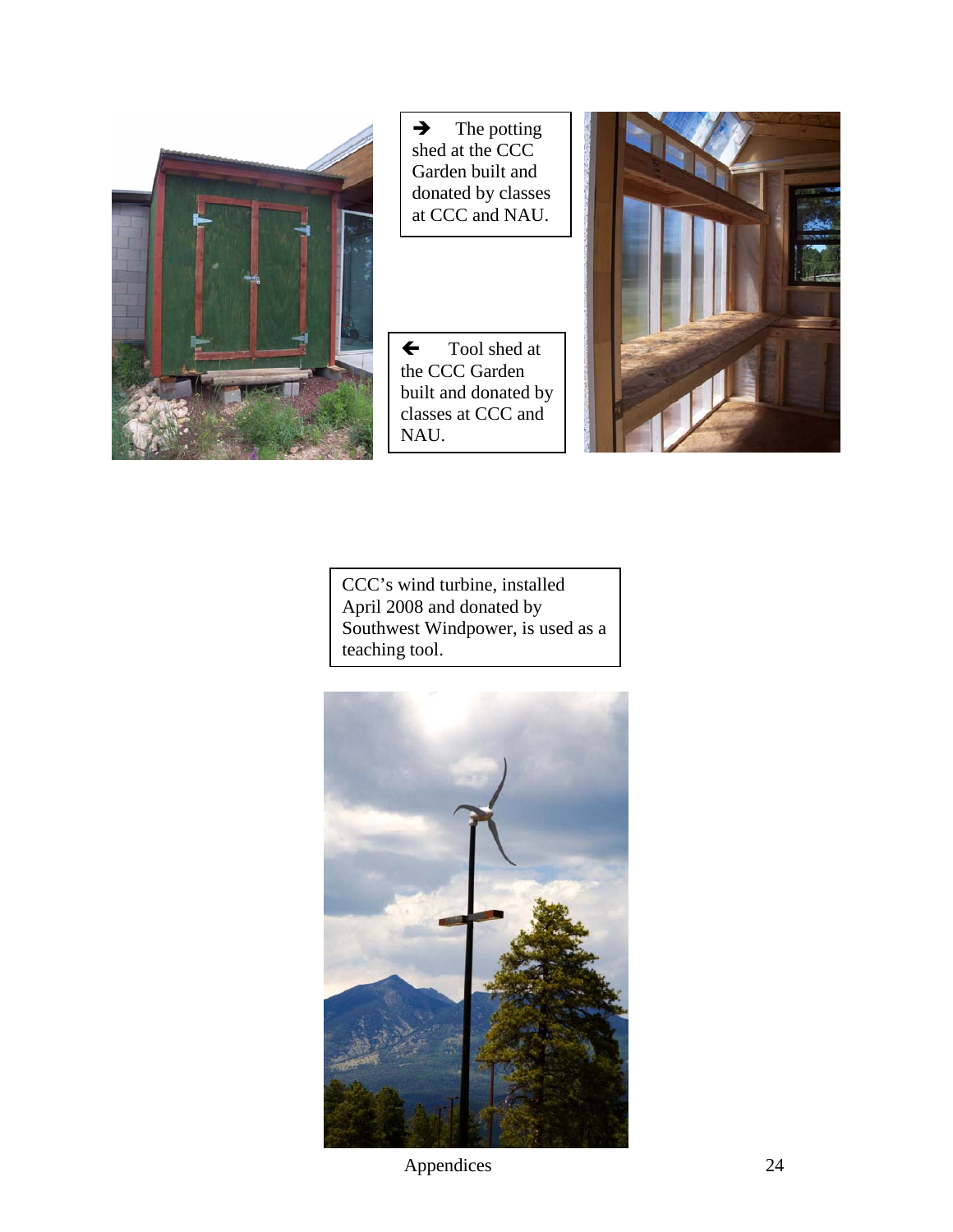Alliance Report on Sustainability at Coconino Community College Mark Easton, Executive Director of Facilities – 928.226.4284

#### January – March 2008

- Created CCC's Sustainability Task Force which utilizes the mission statement of "Living, Learning, and Working Sustainably."
- President Bornstein signed the MOU (memorandum of understanding) with NAREG (Northern Arizona Regional Energy Purchasing Group) which commits to purchasing 5% of CCC's electrical power as green power.
- Hosted Focus the Nation on campus with a tele-broadcast of The 2% Solution, five days of speakers, and free soup and bread for all participants.
- Developed a sustainability web page http://www.coconino.edu/business/facilities/sustainability/Pages/default.aspx with an event calendar.
- Student participation in events and activities related to sustainable efforts at CCC such as Focus the Nation, Phi Theta Kappa glass/cell phone/batteries/ ink cartridge recycling project.
- Working with Southwest Windpower to erect wind turbine at Earth Day Celebration.
- Continuing recycling efforts and modifications of CCC's recycling program.
- Incorporating sustainability efforts into CCC's strategic plan, and goals.
- Created a Sustainability Task Force foundation fund for donations to CCC's sustainability efforts.
- Youth Build Program students begin classes with an agreement for a Green Construction Technology Certificate program. This federally funded program works with several partners to remodel and "green" several Sunnyside residences.
- Curriculum Committee begins adoption of above Green CT Certificate program.
- CTM Dept conducts "Sustainable Living Series" classes including Solar Home Design, Rain Water Harvesting, and Intro to Green Building.
- NAU/CCC partnership students build 5 solar garden sheds.
- President Bornstein attends Sustainable Economic Development Initiative (SEDI) board meeting.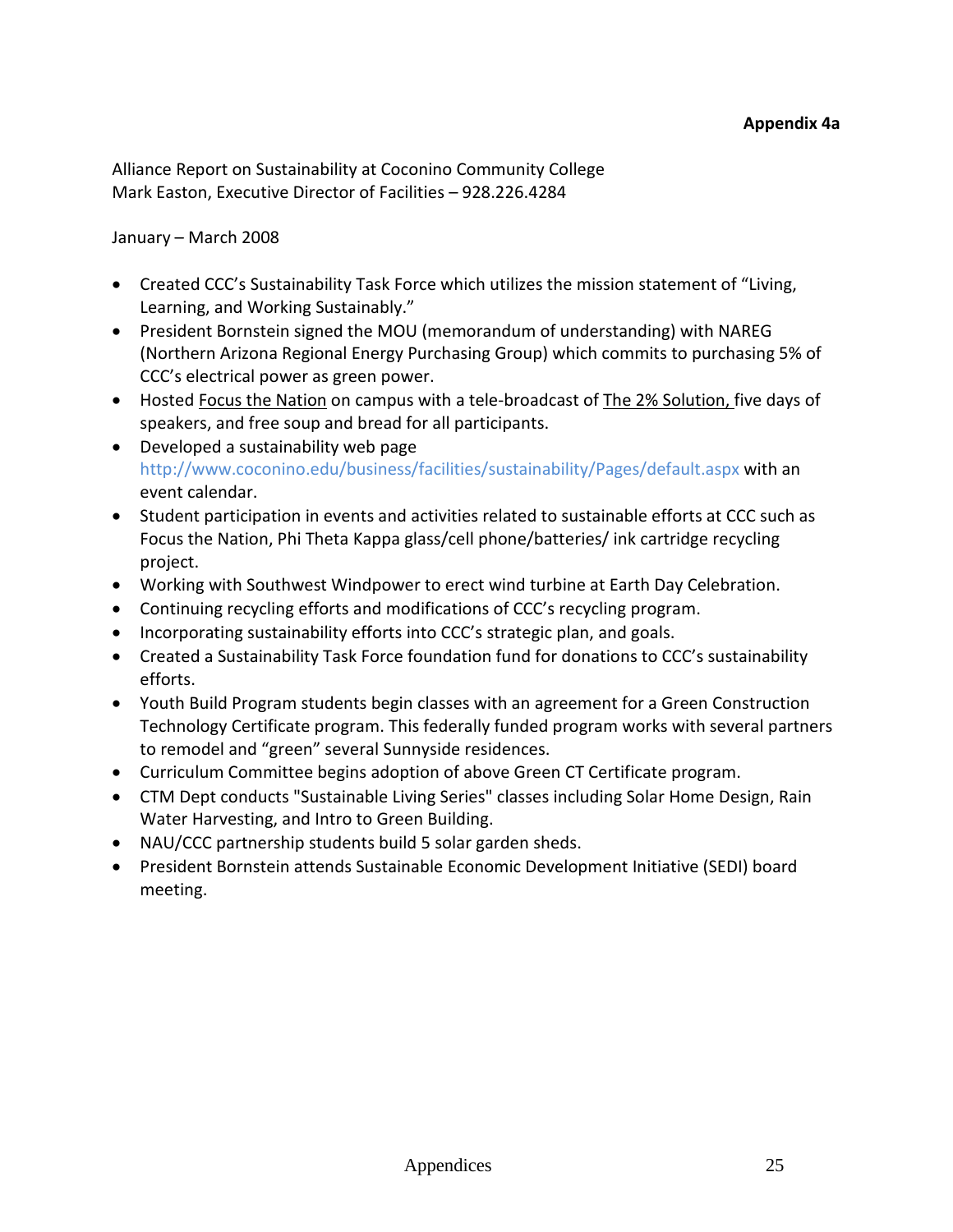#### **Appendix 4b**

Alliance Report on Sustainability at Coconino Community College Mark Easton, Executive Director of Facilities – 928.226.4284

April - June 2008

CCC hosted its first Earth Day Celebration with sustainable vendors, CCC community garden participation, rain water collection system, solar green house installation, and various guest speakers and events. During this celebration, we raised our wind turbine donated by Southwest Windpower. Students of the Photo Voltaics & Wind Power Class worked on the project. The CCC Foundation received donations from community businesses towards completion of the wind turbine installation. President Bornstein signed the American College & University Presidents Climate Commitment Agreement at a ceremony for the wind turbine.

The CCC Sustainability Task Force formed a panel at one break-out session during the College's semi-annual Employee Development Day to discuss what the Task Force is doing and how it is structured.

President Bornstein presented wording to the District Governing Board for incorporating sustainability efforts into CCC's strategic plan and goals. This wording was approved and has become part of the College Strategic Plan.

CCC has ongoing student participation in events and activities related to sustainable efforts at CCC, such as Phi Theta Kappa glass/cell phone/batteries/ ink cartridge recycling project, and Earth Day activities. CCC continues its recycling efforts and modifications of its recycling program.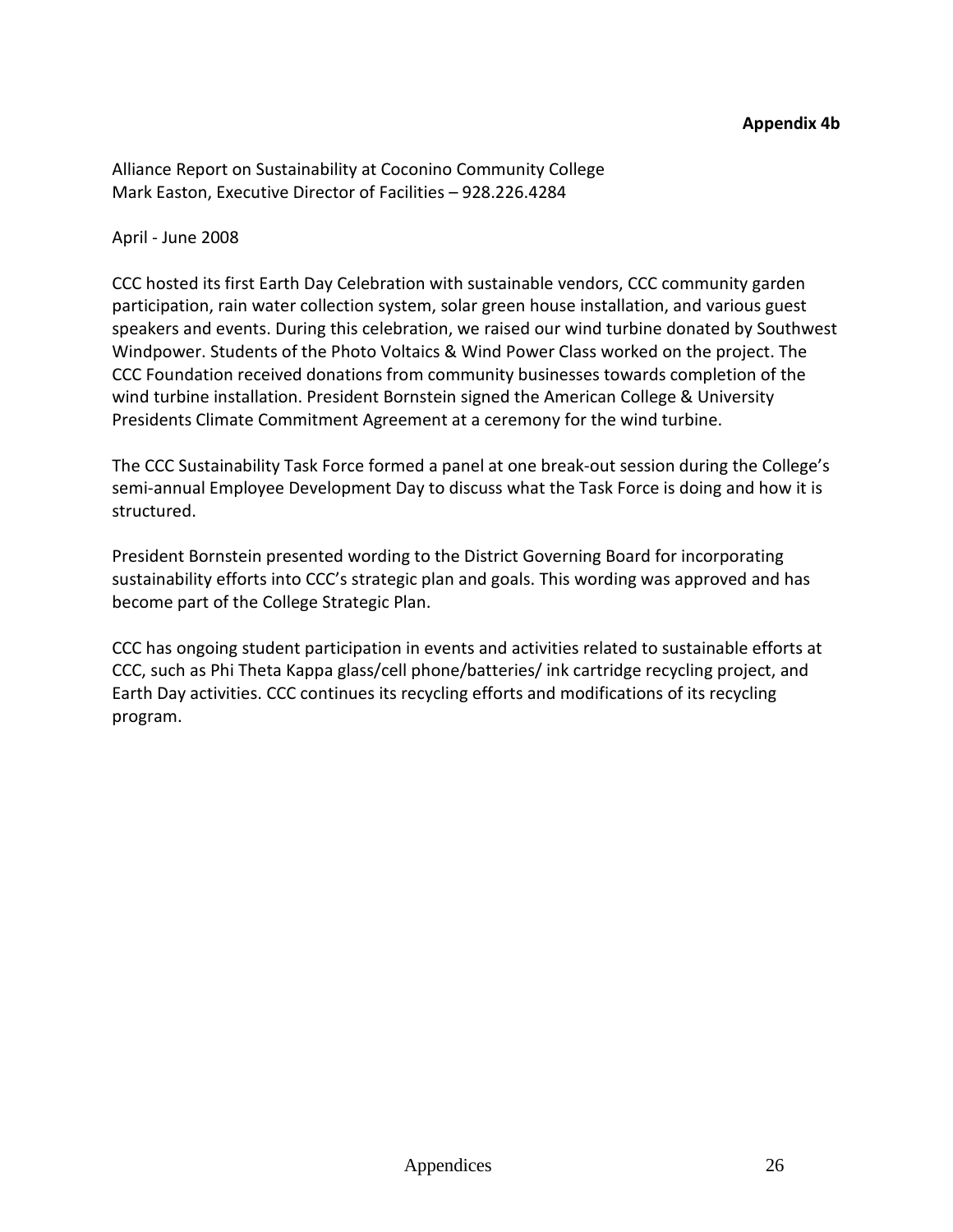Alliance Report on Sustainability at Coconino Community College Mark Easton, Executive Director of Facilities – 928.226.4284

July – September 2008

Arizona Public Service gave the final inspection for the wind turbine operation. The CCC Foundation purchased a bronze plaque for the wind turbine and the Facilities Department installed it.

CCC President Leah Bornstein accepted an invitation to sit on the CCSEDI board.

CCC's community garden continues to expand. A solar green house was donated by NAU/CCC construction class, and a shed for tools was donated by CCC's construction class. Youth Build constructed and installed shelves in the green house and the tool shed, put in T-poles and raised a chicken wire fence, leveled the shed, and built a step on the shed. The garden walkway is under construction with donated cinders. Water collection tanks, obtained through grants, are full. CCC's Soil I class planted garlic in one bed and is creating a rock garden for herbs and flowers for a class project. The garden has received money and supplies from Joe and Kim Costion and WalMart. Many volunteers, staff and students, have worked hard throughout this growing season.

CCC has ongoing student participation in events and activities related to sustainable efforts at CCC such as Phi Theta Kappa's glass/cell phone/batteries/ ink cartridge recycling project. CCC continues its recycling efforts and modifications of its recycling program. Carpooling connections were set up on the CCC Go Green webpage for faculty, staff and students.

Sustainability Task Force approves supporting Green Building Lecture series – series of speakers and subjects related to green building. CCC will host these lectures starting in January 2009.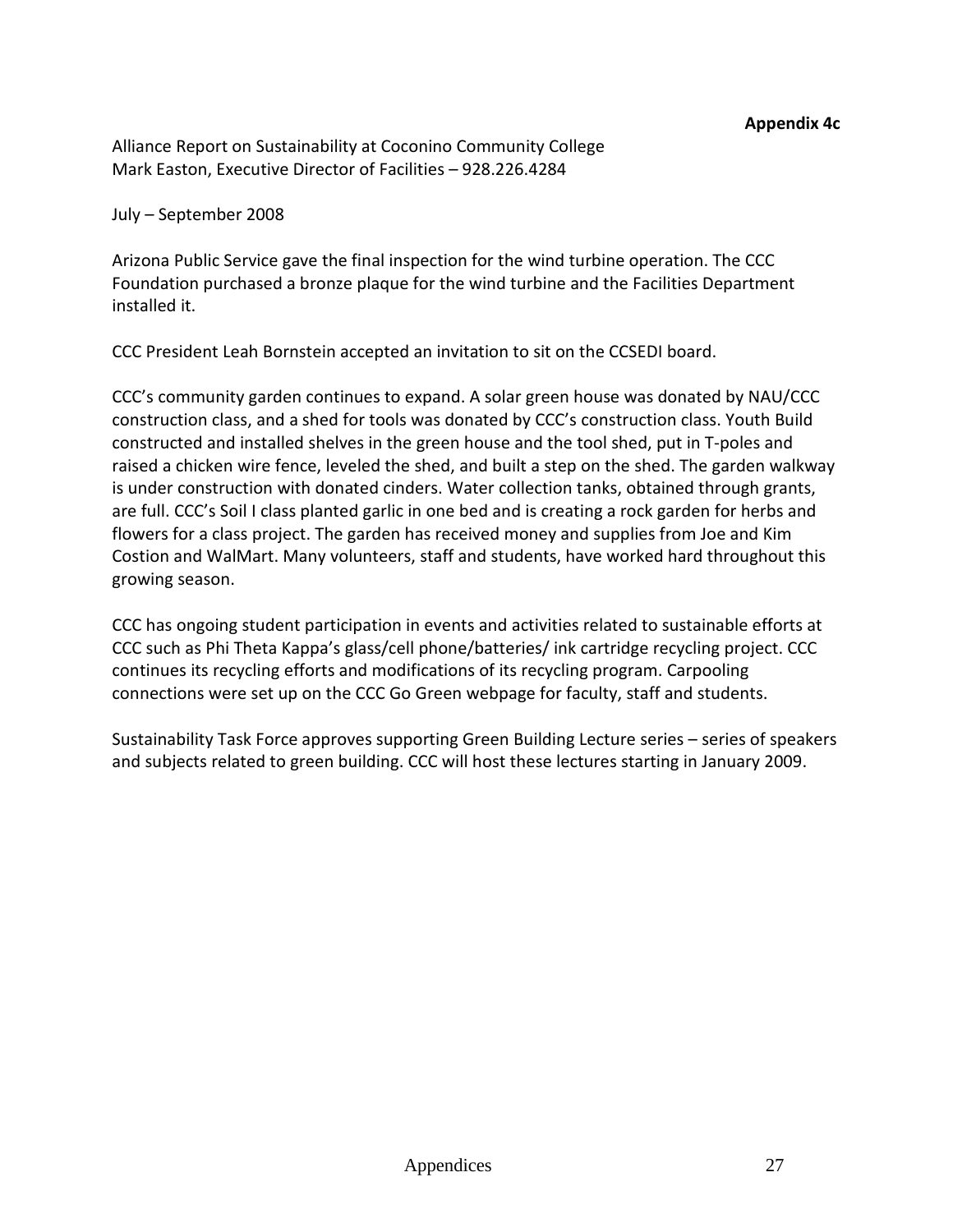#### **Appendix 4d**

Alliance Report on Sustainability at Coconino Community College Mark Easton, Executive Director of Facilities – 928.226.4284

#### October – December 2008

Mark Easton, Executive Director for Facilities, attended the ribbon cutting ceremony for the Wildcat Hill Wastewater Treatment Plant and the Mountain Line dedication for the new Sunnyside Route and Transit Center on Phoenix Street.

CCC participated in the 2008 Solar and Wind Energy Tour with two tours on its campus. We also had six to eight participants who attended breakfast and toured with the City Tour for Solar sponsored by Sun Edison at NAU.

CCC continues to modify its sustainable committee plan and all sustainable activities on campus.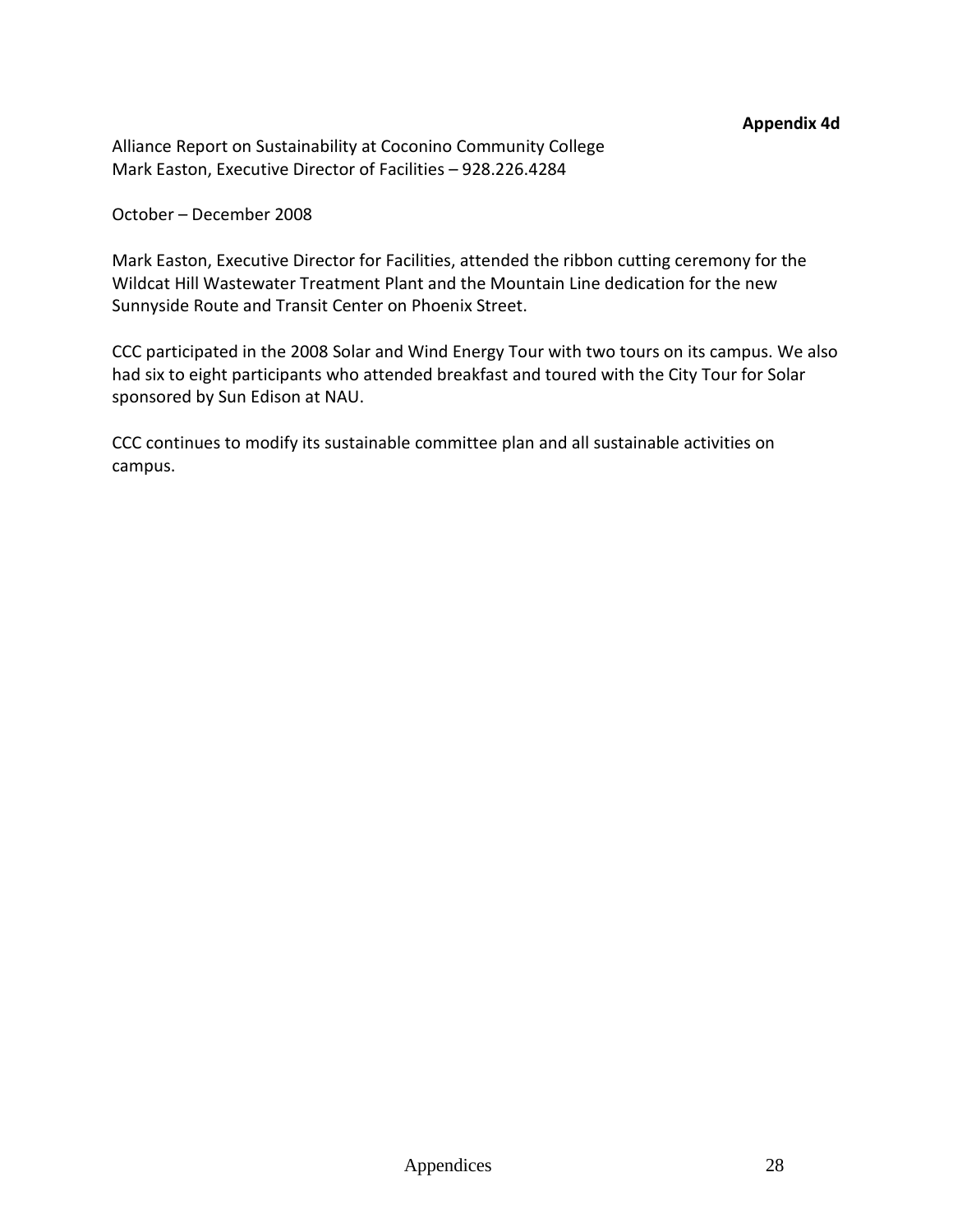#### <span id="page-31-0"></span>**References**

Bridgewater State College, Sustainability Plan <http://www.mass.gov/envir/Sustainable/initiatives/PDF/BridgewaterSCplan82405.pdf>

Berea College – Berea, KY <http://www.berea.edu/sens/> <http://www.berea.edu/sens/sustainabilityinitiatives/default.asp>

Carnegie Mellon – Pittsburgh, PA <http://www.cmu.edu/greenpractices/> [http://www.cmu.edu/greenpractices/green\\_initiatives/index.html](http://www.cmu.edu/greenpractices/green_initiatives/index.html)

Duke University – Durham, NC <http://www.duke.edu/sustainability/> <http://www.duke.edu/sustainability/policy.html>

Griffith University – Queensland, Australia [http://www.griffith.edu.au/ofm/sustainability/content\\_definition.html](http://www.griffith.edu.au/ofm/sustainability/content_definition.html)

Harvard Green Campus Initiative – Cambridge, MA <http://www.greencampus.harvard.edu/> <http://www.greencampus.harvard.edu/about/principles.php>

Middlebury College – Middlebury, VT <http://www.middlebury.edu/administration/enviro/> <http://www.middlebury.edu/administration/enviro/initiatives/>

Northern Arizona University – Flagstaff, AZ <http://home.nau.edu/environment/> <http://environment.nau.edu/CampusSustainability/NAUCampusEnvironmentalPlan.pdf>

Oberlin Sustainability – Oberlin, OH <http://www.oberlin.edu/sustainability/> [http://www.oberlin.edu/sustainability/resources/strategic\\_plan.html](http://www.oberlin.edu/sustainability/resources/strategic_plan.html) [http://www.oberlin.edu/sustainability/about/work\\_plan.pdf](http://www.oberlin.edu/sustainability/about/work_plan.pdf)

Oregon State Government – Salem, OR <http://econ.oregon.gov/ECDD/pubs/SusPlan06.pdf>

Penn State University – Philadelphia, PA <http://www.engr.psu.edu/cfs/> <http://www.engr.psu.edu/cfs/mission.aspx>

Pomona College – Claremont, CA